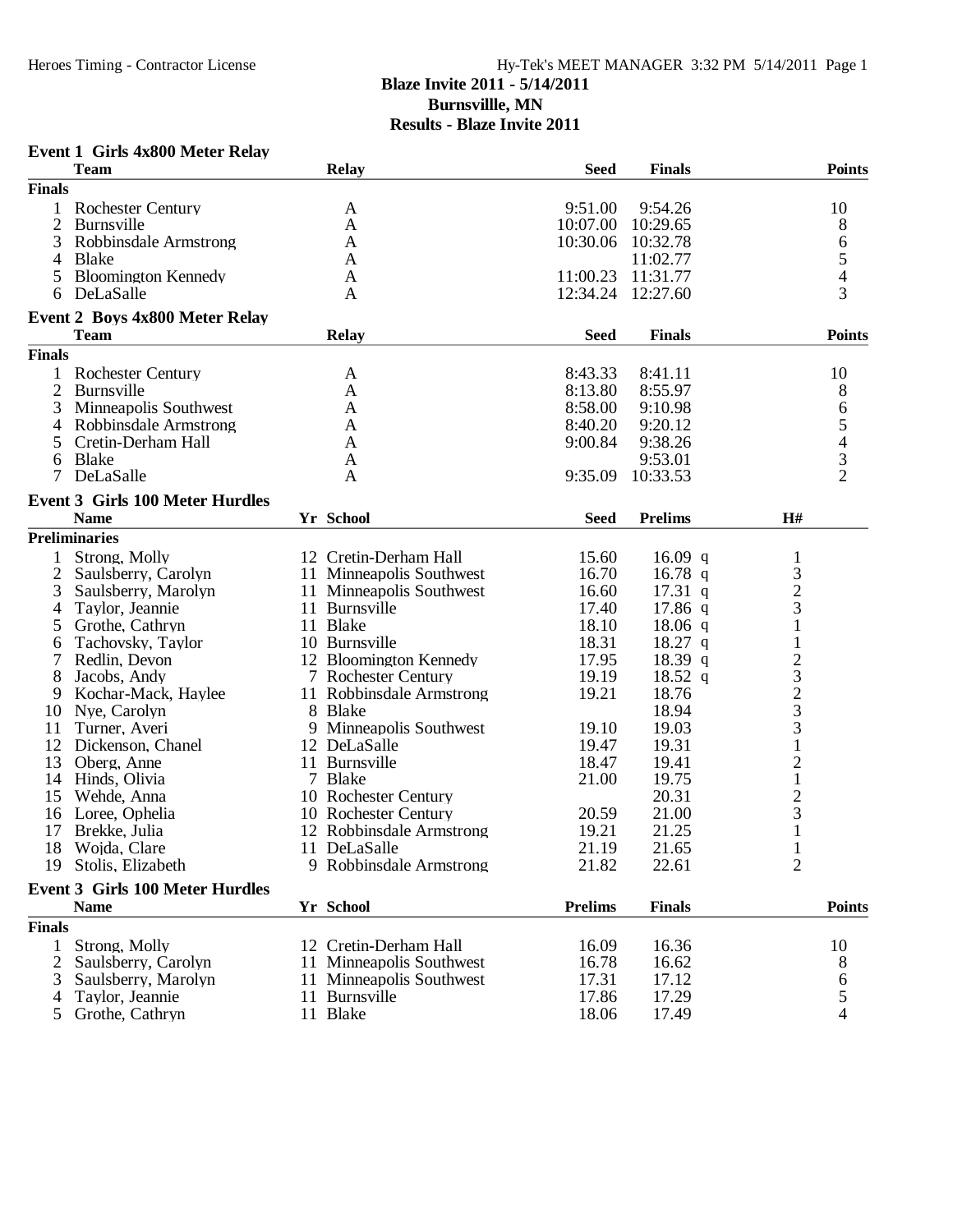**Finals ... (Event 3 Girls 100 Meter Hurdles)**

# Heroes Timing - Contractor License Hy-Tek's MEET MANAGER 3:32 PM 5/14/2011 Page 2 **Blaze Invite 2011 - 5/14/2011 Burnsvillle, MN**

|                | <b>Name</b>                           |    | Yr School                | <b>Prelims</b> | <b>Finals</b>  |                                                 | <b>Points</b>                  |
|----------------|---------------------------------------|----|--------------------------|----------------|----------------|-------------------------------------------------|--------------------------------|
| 6              | Jacobs, Andy                          |    | 7 Rochester Century      | 18.52          | 17.91          |                                                 | $\ensuremath{\mathfrak{Z}}$    |
| 7              | Tachovsky, Taylor                     |    | 10 Burnsville            | 18.27          | 18.17          |                                                 | $\sqrt{2}$                     |
| 8              | Redlin, Devon                         |    | 12 Bloomington Kennedy   | 18.39          | 18.83          |                                                 | $\mathbf{1}$                   |
|                | <b>Event 4 Boys 110 Meter Hurdles</b> |    |                          |                |                |                                                 |                                |
|                | <b>Name</b>                           |    | <b>Yr School</b>         | <b>Seed</b>    | <b>Prelims</b> | H#                                              |                                |
|                | <b>Preliminaries</b>                  |    |                          |                |                |                                                 |                                |
| 1              | Herkenhoff, Andrew                    |    | 10 Burnsville            | 15.02          | 15.61 q        | 1                                               |                                |
| 2              | Bonniwell, Steven                     |    | 11 Minneapolis Southwest | 15.73          | $15.95$ q      | $\overline{c}$                                  |                                |
| 3              | Perra, Cameron                        |    | 12 Cretin-Derham Hall    | 16.27          | 16.07 $q$      | 3                                               |                                |
| 4              | Bragagna, Andrea                      |    | 12 Robbinsdale Armstrong | 17.11          | 16.83 $q$      | $\mathbf{1}$                                    |                                |
| 5              | Shimota, Alex                         |    | 12 Burnsville            | 16.30          | 16.99 $q$      | 3                                               |                                |
| 6              | Marks, Matthew                        |    | 10 Rochester Century     | 17.75          | $17.18$ q      | $\mathbf 1$                                     |                                |
|                | Huus, Jordan                          |    | 11 Burnsville            | 16.39          | $17.21$ q      |                                                 |                                |
| 8              | Erskin, Antonio                       |    | 11 Cretin-Derham Hall    | 17.39          | $17.28$ q      | $\frac{2}{3}$                                   |                                |
| 9              | Warren, Aaron                         |    | 10 DeLaSalle             | 17.34          | 17.32          |                                                 |                                |
| 10             | Kolb, William                         |    | 10 Rochester Century     | 17.07          | 17.62          |                                                 |                                |
| 11             | Woodworth, Blake                      |    | 12 Blake                 |                | 18.21          | $\begin{array}{c} 1 \\ 3 \\ 2 \\ 1 \end{array}$ |                                |
| 12             | McCarthy, Sam                         |    | 10 DeLaSalle             | 18.56          | 18.31          |                                                 |                                |
| 13             | Barnes, Julian                        |    | 10 DeLaSalle             | 17.94          | 18.34          |                                                 |                                |
| 14             | Whitney, Jordan                       |    | 12 Robbinsdale Armstrong | 17.33          | 18.37          | $\overline{c}$                                  |                                |
| 15             | Myles, Jayven                         |    | 9 Cretin-Derham Hall     | 21.40          | 18.58          | $\mathbf{1}$                                    |                                |
| 16             | Akiti, Korle                          |    | 9 Blake                  |                | 18.86          | $\mathbf 1$                                     |                                |
| 17             | Engen, Carl-Lars                      |    | 10 Minneapolis Southwest | 19.60          | 19.90          | 3                                               |                                |
| $---$          | Layfield, Dominique                   |    | 12 Rochester Century     | 17.34          | <b>DQ</b>      | $\overline{3}$                                  |                                |
|                | <b>Event 4 Boys 110 Meter Hurdles</b> |    |                          |                |                |                                                 |                                |
|                | <b>Name</b>                           |    | Yr School                | <b>Prelims</b> | <b>Finals</b>  |                                                 | <b>Points</b>                  |
| <b>Finals</b>  |                                       |    |                          |                |                |                                                 |                                |
|                | Herkenhoff, Andrew                    |    | 10 Burnsville            | 15.61          | 15.44          |                                                 | 10                             |
| $\overline{2}$ | Perra, Cameron                        |    | 12 Cretin-Derham Hall    | 16.07          | 15.81          |                                                 | 8                              |
| 3              | Bonniwell, Steven                     | 11 | Minneapolis Southwest    | 15.95          | 15.85          |                                                 | 6                              |
| 4              | Shimota, Alex                         |    | 12 Burnsville            | 16.99          | 16.49          |                                                 |                                |
| 5              | Huus, Jordan                          |    | 11 Burnsville            | 17.21          | 16.50          |                                                 |                                |
| 6              | Bragagna, Andrea                      |    | 12 Robbinsdale Armstrong | 16.83          | 16.50          |                                                 | $\frac{5}{4}$<br>$\frac{3}{2}$ |
| 7              | Marks, Matthew                        |    | 10 Rochester Century     | 17.18          | 16.89          |                                                 |                                |
| 8              | Erskin, Antonio                       |    | 11 Cretin-Derham Hall    | 17.28          | 17.05          |                                                 | $\mathbf{1}$                   |
|                | <b>Event 5 Girls 100 Meter Dash</b>   |    |                          |                |                |                                                 |                                |
|                | <b>Name</b>                           |    | Yr School                | <b>Seed</b>    | <b>Prelims</b> | H#                                              |                                |
|                | <b>Preliminaries</b>                  |    |                          |                |                |                                                 |                                |
| 1              | Floyd, Sid'Reshia                     |    | 12 Robbinsdale Armstrong | 12.43          | 12.96 $q$      | 1                                               |                                |
|                | 2 Linder, Megan                       |    | 9 Cretin-Derham Hall     | 13.05          | 13.09 $q$      | $\overline{c}$                                  |                                |
| 3              | Allen, Emma                           |    | 9 Rochester Century      | 13.33          | 13.34 $q$      | 3                                               |                                |
| 4              | Kuplic, Maddie                        |    | 10 Burnsville            | 13.87          | 13.37 q        | $\overline{c}$                                  |                                |
| 5              | Kiehl, Kelsey                         |    | 10 Bloomington Kennedy   | 13.20          | 13.43 q        |                                                 |                                |
| 6              | Kesseh, Erica                         |    | 9 Burnsville             | 13.65          | 13.60 $q$      | $\frac{3}{3}$                                   |                                |
| 7              | Brakke, Shannon                       |    | 10 Rochester Century     | 13.55          | 13.61 q        | $\overline{c}$                                  |                                |
| 8              | Franklin, Carissa                     |    | 11 DeLaSalle             | 14.01          | 13.67 $q$      | 3                                               |                                |
| 9              | Michael, Rajanee                      |    | 10 Bloomington Kennedy   |                | 13.79          | 1                                               |                                |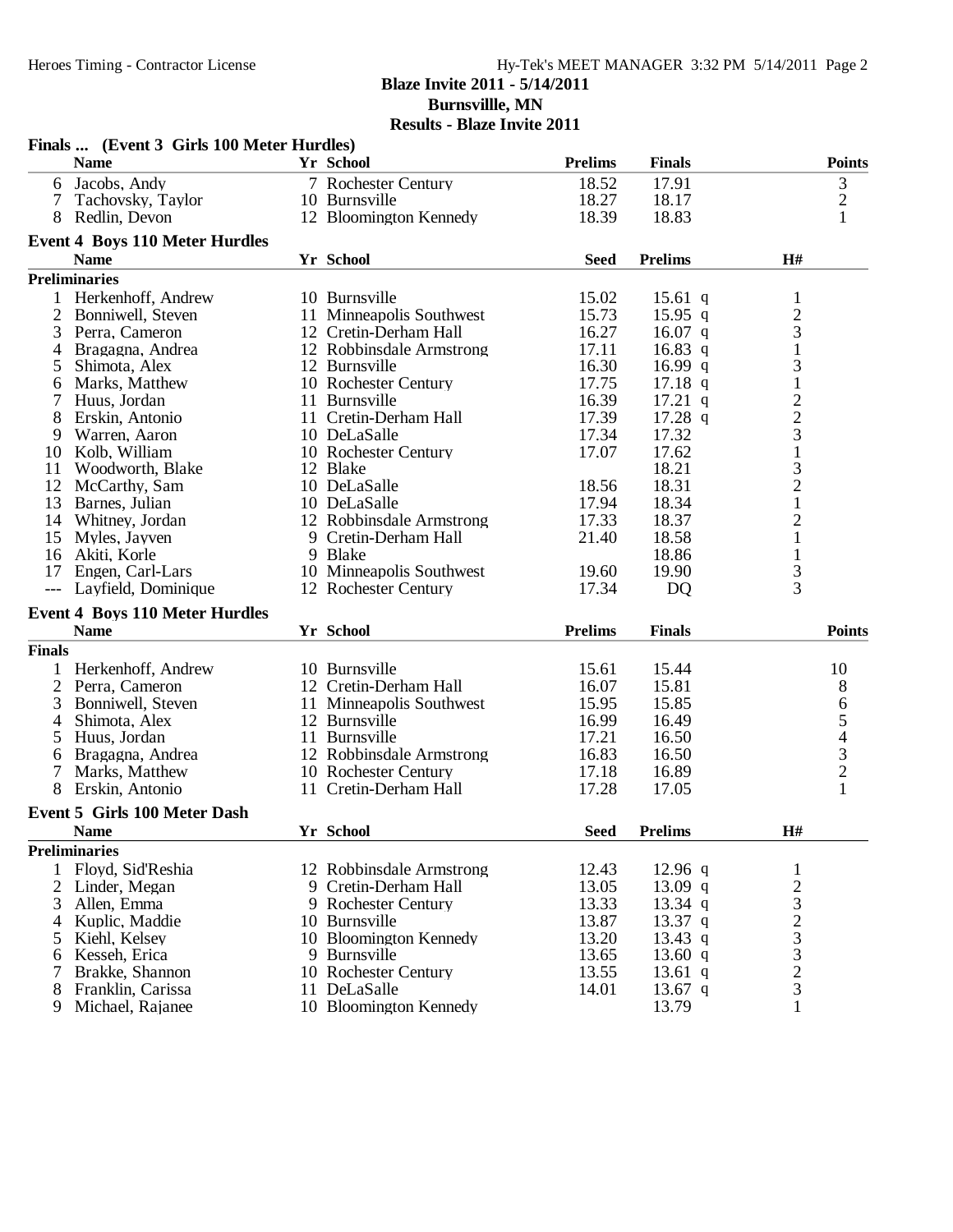**Burnsvillle, MN**

|                | Preliminaries  (Event 5 Girls 100 Meter Dash) |    |                          |                |                |                                                 |
|----------------|-----------------------------------------------|----|--------------------------|----------------|----------------|-------------------------------------------------|
|                | <b>Name</b>                                   |    | Yr School                | <b>Seed</b>    | <b>Prelims</b> | H#                                              |
|                | 10 Melby, Marissa                             |    | 10 Bloomington Kennedy   | 13.40          | 13.85          | $\mathbf{1}$                                    |
| 11             | Meany, Siena                                  |    | 10 Cretin-Derham Hall    | 13.59          | 13.86          |                                                 |
| 12             | Nguyen, Thanh                                 |    | 12 Burnsville            | 14.05          | 13.88          | $\begin{array}{c} 3 \\ 3 \\ 2 \\ 1 \end{array}$ |
|                | 12 Futterer, Anna                             |    | 9 DeLaSalle              |                | 13.88          |                                                 |
| 14             | Jacobson, Sarah                               |    | 9 Robbinsdale Armstrong  | 13.36          | 13.89          |                                                 |
|                | 15 Fleming, Amy                               |    | 9 Rochester Century      |                | 13.94          |                                                 |
| 16             | Howard-Stewart, Danielle                      |    | 10 Blake                 | 14.13          | 14.05          | $\overline{2}$                                  |
| 17             | Adams, Chloe                                  |    | 12 Minneapolis Southwest | 15.00          | 14.85          | $\mathbf{1}$                                    |
| 18             | Walsh, Bridget                                |    | 11 Cretin-Derham Hall    | 14.52          | 15.10          | $\mathbf{1}$                                    |
|                | 19 Cummings-Krueger, Emma                     |    | 11 Minneapolis Southwest | 15.70          | 15.96          | $\overline{c}$                                  |
| 20             | Brown, HannahSofia                            |    | 9 DeLaSalle              | 17.30          | 16.92          | 3                                               |
|                | <b>Event 5 Girls 100 Meter Dash</b>           |    |                          |                |                |                                                 |
|                | <b>Name</b>                                   |    | Yr School                | <b>Prelims</b> | <b>Finals</b>  | <b>Points</b>                                   |
| <b>Finals</b>  |                                               |    |                          |                |                |                                                 |
|                | 1 Floyd, Sid'Reshia                           |    | 12 Robbinsdale Armstrong | 12.96          | 12.87          | 10                                              |
| $\overline{c}$ | Linder, Megan                                 |    | 9 Cretin-Derham Hall     | 13.09          | 12.87          | 8                                               |
| 3              | Allen, Emma                                   |    | 9 Rochester Century      | 13.34          | 13.34          | 6                                               |
| 4              | Kiehl, Kelsey                                 |    | 10 Bloomington Kennedy   | 13.43          | 13.44          |                                                 |
| 5              | Brakke, Shannon                               |    | 10 Rochester Century     | 13.61          | 13.46          |                                                 |
| 6              | Kuplic, Maddie                                |    | 10 Burnsville            | 13.37          | 13.49          | $\begin{array}{c} 5 \\ 4 \\ 3 \\ 2 \end{array}$ |
| 7              | Kesseh, Erica                                 |    | 9 Burnsville             | 13.60          | 13.71          |                                                 |
| 8              | Franklin, Carissa                             |    | 11 DeLaSalle             | 13.67          | 13.72          | $\mathbf{1}$                                    |
|                | <b>Event 6 Boys 100 Meter Dash</b>            |    |                          |                |                |                                                 |
|                | <b>Name</b>                                   |    | Yr School                | <b>Seed</b>    | <b>Prelims</b> | H#                                              |
|                | <b>Preliminaries</b>                          |    |                          |                |                |                                                 |
|                | Thomas, Kameron                               |    | 10 Robbinsdale Armstrong | 11.07          | 11.36 q        | $\mathbf{1}$                                    |
| 2              | Ash, Tommy                                    |    | 10 Robbinsdale Armstrong | 11.31          | $11.56$ q      |                                                 |
| 3              | Anderson, Denzel                              |    | 11 Robbinsdale Armstrong | 11.64          | 11.71 $q$      | $\begin{array}{c}\n23 \\ 22 \\ 3\n\end{array}$  |
| 3              | Brewster, Kendrick                            |    | 11 Cretin-Derham Hall    | 11.80          | $11.71$ q      |                                                 |
| 5              | Sudberry, Lavonte                             |    | 11 Burnsville            | 11.68          | $11.73$ q      |                                                 |
| 6              | Gardner, Max                                  | 11 | Cretin-Derham Hall       | 11.55          | 11.84 $q$      |                                                 |
|                | Chantara, Alex                                |    | 10 Burnsville            | 11.78          | 11.96 q        | $\mathbf{1}$                                    |
| 8              | Hunt, Andre                                   |    | 12 Cretin-Derham Hall    | 11.70          | $12.08$ q      | $\,1$                                           |
| 9              | Gray, Evan                                    |    | 12 Minneapolis Southwest | 11.80          | 12.09          |                                                 |
| 10             | Bork, Skylar                                  |    | 10 Blake                 | 12.74          | 12.20          | $\frac{3}{2}$                                   |
| 11             | Thurman, London                               |    | 12 Rochester Century     | 12.61          | 12.25          | $\mathbf{1}$                                    |
| 12             | Vaughn, Cody                                  |    | 10 DeLaSalle             | 12.55          | 12.62          | 1                                               |
|                | 13 Dyson, Jalen                               |    | 11 Burnsville            | 12.09          | 12.63          | 3                                               |
| 13             | Buettner, Matthew                             |    | 10 Rochester Century     | 12.90          | 12.63          | 3                                               |
| 15             | Custer, Steven                                |    | 10 Minneapolis Southwest | 13.40          | 13.27          | $\overline{2}$                                  |
| 16             | Lyons, Eric                                   |    | 10 DeLaSalle             | 13.69          | 13.32          | $\mathbf{1}$                                    |
| 17             | Munshower, Kyle                               |    | 9 Minneapolis Southwest  | 13.40          | 13.53          | $\mathbf{1}$                                    |
| 18             | Liu, Tim                                      |    | <b>Rochester Century</b> | 12.81          | 14.04          | 3                                               |
| 19             | Bryant, Anthony                               |    | 9 DeLaSalle              | 15.80          | 14.70          | $\overline{2}$                                  |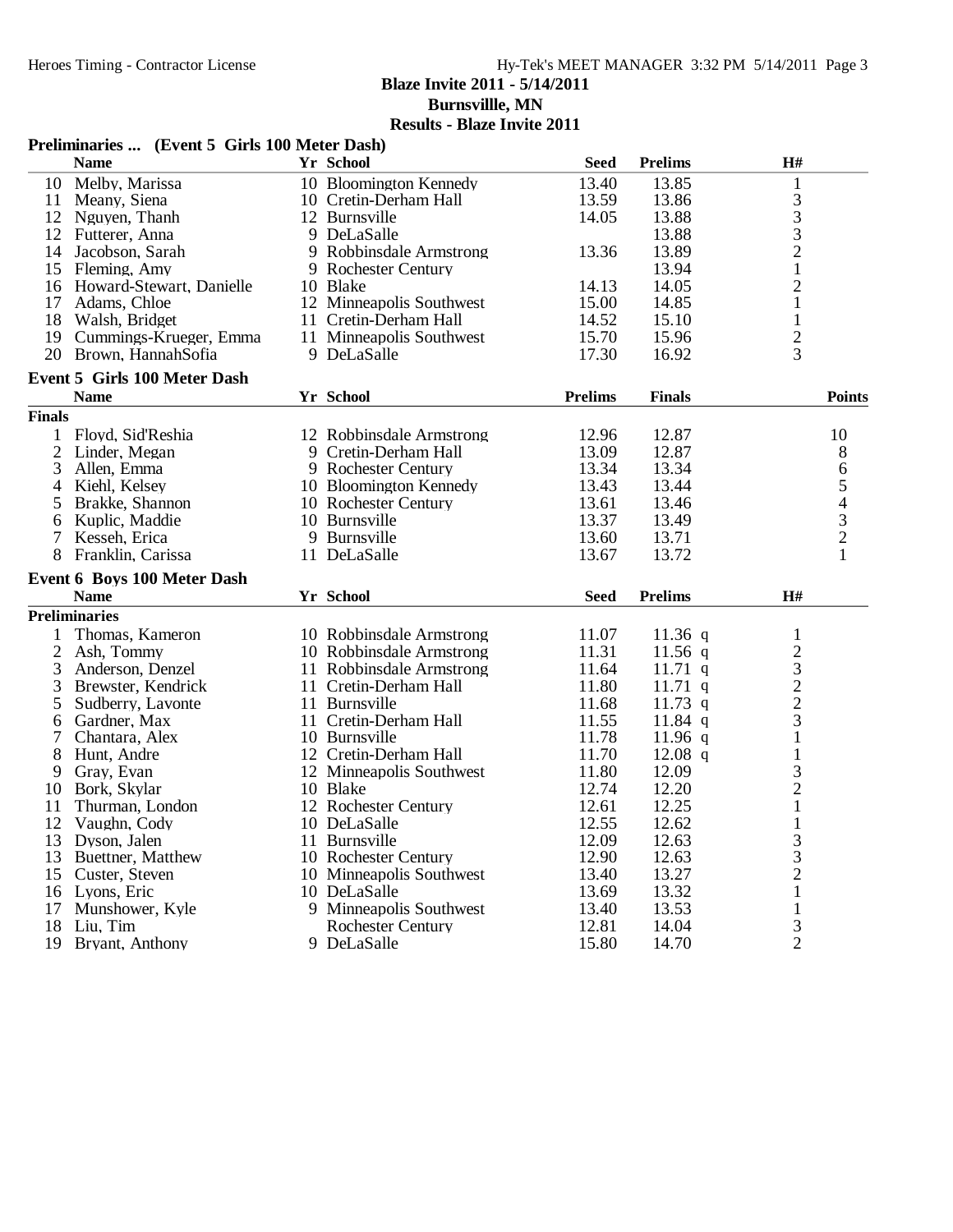### **Blaze Invite 2011 - 5/14/2011 Burnsvillle, MN Results - Blaze Invite 2011**

## **Event 6 Boys 100 Meter Dash**

|                | <b>Name</b>                           | Yr School                | <b>Prelims</b> | <b>Finals</b> | <b>Points</b>                         |
|----------------|---------------------------------------|--------------------------|----------------|---------------|---------------------------------------|
| <b>Finals</b>  |                                       |                          |                |               |                                       |
|                | Thomas, Kameron                       | 10 Robbinsdale Armstrong | 11.36          | 11.37         | 10                                    |
| $\overline{2}$ | Ash, Tommy                            | 10 Robbinsdale Armstrong | 11.56          | 11.64         | 8                                     |
| 3              | Sudberry, Lavonte                     | 11 Burnsville            | 11.73          | 11.71         | 6                                     |
| 4              | Brewster, Kendrick                    | 11 Cretin-Derham Hall    | 11.71          | 11.75         |                                       |
| 5              | Anderson, Denzel                      | 11 Robbinsdale Armstrong | 11.71          | 11.89         | 54321                                 |
| 6              | Gardner, Max                          | 11 Cretin-Derham Hall    | 11.84          | 11.91         |                                       |
|                | Chantara, Alex                        | 10 Burnsville            | 11.96          | 12.17         |                                       |
| 8              | Hunt, Andre                           | 12 Cretin-Derham Hall    | 12.08          | 12.23         |                                       |
|                | Event 7 Girls 4x200 Meter Relay       |                          |                |               |                                       |
|                | <b>Team</b>                           | <b>Relay</b>             | <b>Seed</b>    | <b>Finals</b> | <b>Points</b>                         |
| <b>Finals</b>  |                                       |                          |                |               |                                       |
| 1              | Robbinsdale Armstrong                 | A                        | 1:48.50        | 1:49.60       | 10                                    |
| $\overline{2}$ | <b>Bloomington Kennedy</b>            | A                        | 1:50.03        | 1:52.98       | 8                                     |
| 3              | <b>Rochester Century</b>              | A                        | 1:51.92        | 1:56.62       | 6                                     |
| 4              | Minneapolis Southwest                 | A                        | 1:54.20        | 1:57.68       |                                       |
| 5              | <b>Blake</b>                          | A                        |                | 1:59.13       | $\frac{5}{4}$                         |
| 6              | Burnsville                            | A                        | 1:52.31        | 1:59.99       | 3                                     |
| $---$          | DeLaSalle                             | A                        | 1:53.24        | <b>DQ</b>     |                                       |
|                |                                       |                          |                |               |                                       |
|                | <b>Event 8 Boys 4x200 Meter Relay</b> |                          |                |               |                                       |
|                | <b>Team</b>                           | <b>Relay</b>             | <b>Seed</b>    | <b>Finals</b> | <b>Points</b>                         |
| <b>Finals</b>  |                                       |                          |                |               |                                       |
|                | Robbinsdale Armstrong                 | A                        | 1:35.15        | 1:35.97       | 10                                    |
| $\overline{c}$ | DeLaSalle                             | A                        | 1:37.76        | 1:38.87       | 8                                     |
| 3              | Blake                                 | A                        | 1:39.54        | 1:39.25       | $\begin{array}{c} 6 \\ 5 \end{array}$ |
| 4              | Minneapolis Southwest                 | A                        | 1:36.60        | 1:40.55       |                                       |
| 5              | Cretin-Derham Hall                    | A                        | 1:35.58        | 1:41.15       | 4                                     |
| $---$          | Burnsville                            | A                        | 1:33.79        | <b>DQ</b>     |                                       |
|                | <b>Event 9 Girls 1600 Meter Run</b>   |                          |                |               |                                       |
|                | <b>Name</b>                           | Yr School                | <b>Seed</b>    | <b>Finals</b> | <b>Points</b>                         |
| <b>Finals</b>  |                                       |                          |                |               |                                       |
|                | Hett, Vivian                          | 9 Burnsville             | 5:23.00        | 5:21.69       | 10                                    |
| $\overline{2}$ | Leet-Otley, Kendall                   | 10 Rochester Century     | 5:27.00        | 5:25.61       | 8                                     |
| 3              | Gantzer, Beatrice                     | 12 Minneapolis Southwest | 5:45.00        | 5:30.76       | 6                                     |
| 4              | Youngberg, Madeline                   | 10 Rochester Century     | 5:32.00        | 5:32.77       |                                       |
| 5              | Cabak, Melissa                        | 11 Robbinsdale Armstrong | 5:29.02        | 5:37.42       | $\frac{5}{4}$                         |
| 6              | Koch, Jane                            | 8 Burnsville             | 5:23.00        | 5:39.34       |                                       |
|                | Lane, Marissa                         | 11 Burnsville            | 5:40.00        | 5:40.67       | ∠                                     |
| 8              | Gusek, Lyndsay                        | 12 Robbinsdale Armstrong | 5:40.23        | 5:44.72       | $\mathbf{1}$                          |
| 9              | Herkert, Darby                        | 9 Blake                  | 5:56.76        | 5:58.98       |                                       |
| 10             | Maloney, Kara                         | 11 Minneapolis Southwest | 5:50.00        | 6:00.45       |                                       |
| 11             | Haukkala, Rachel                      | 12 Minneapolis Southwest | 6:05.00        | 6:00.79       |                                       |
| 12             | Graham, Margaret                      | 9 Blake                  | 6:00.74        | 6:07.32       |                                       |
| 13             | Anderson, Leah                        | 12 Robbinsdale Armstrong | 6:18.00        | 6:18.39       |                                       |
| 14             | Allgood, Taylor                       | 9 Bloomington Kennedy    | 5:55.90        | 6:39.63       |                                       |
| 15             | Wehde, Anna                           | 10 Rochester Century     | 6:45.00        | 6:52.18       |                                       |
| 16             | Werdal, Emily                         | 12 Bloomington Kennedy   | 6:25.00        | 7:10.22       |                                       |
|                |                                       |                          |                |               |                                       |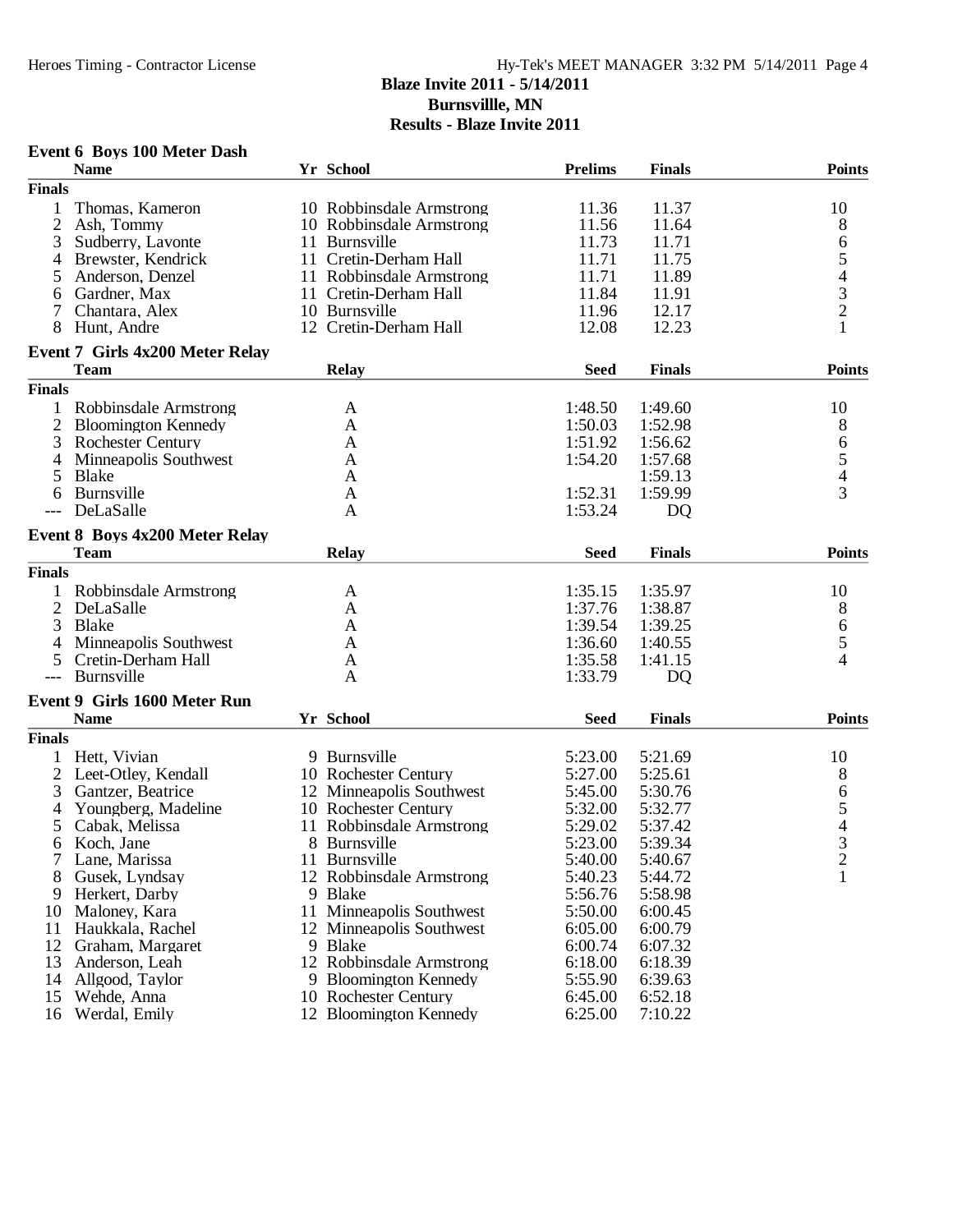# Hy-Tek's MEET MANAGER 3:32 PM 5/14/2011 Page 5

### **Blaze Invite 2011 - 5/14/2011 Burnsvillle, MN**

| Event 10 Boys 1600 Meter Run |  |  |  |  |
|------------------------------|--|--|--|--|
|------------------------------|--|--|--|--|

|                | <b>Name</b>                      |    | Yr School                | <b>Seed</b> | <b>Finals</b> |              | <b>Points</b>                                   |
|----------------|----------------------------------|----|--------------------------|-------------|---------------|--------------|-------------------------------------------------|
| <b>Finals</b>  |                                  |    |                          |             |               |              |                                                 |
| $\mathbf{1}$   | Salan, Abdul                     |    | 11 Burnsville            | 4:34.00     | 4:40.05       |              | 10                                              |
| $\overline{2}$ | Docherty, Kevin                  |    | 10 Cretin-Derham Hall    | 4:38.19     | 4:44.06       |              | 8                                               |
| 3              | Massot, Graham                   |    | 10 Rochester Century     | 4:41.70     | 4:44.31       |              | 6                                               |
| 4              | Nelson, Zach                     |    | 12 Robbinsdale Armstrong | 4:38.70     | 4:47.56       |              | 5                                               |
| 5              | Fischer, Mateusz                 |    | 12 Robbinsdale Armstrong | 4:49.16     | 4:49.53       |              |                                                 |
| 6              | Duncan, Owen                     |    | 11 Blake                 | 4:43.60     | 4:49.86       |              |                                                 |
| 7              | Eshelman, Jared                  |    | 11 Robbinsdale Armstrong | 4:55.10     | 5:01.91       |              | $\begin{array}{c} 4 \\ 3 \\ 2 \\ 1 \end{array}$ |
| 8              | McDermott, Jake                  |    | 9 Cretin-Derham Hall     | 5:04.01     | 5:06.56       |              |                                                 |
| 9              | Beckman, Zack                    |    | 10 DeLaSalle             |             | 5:09.51       |              |                                                 |
| 10             | Kotajarvi, Justin                |    | 10 Rochester Century     | 5:09.23     | 5:09.71       |              |                                                 |
| 11             | Galindez, Peter                  |    | 9 Rochester Century      | 5:10.53     | 5:13.50       |              |                                                 |
| 12             | Rorke, McCauley                  |    | 11 Minneapolis Southwest | 4:55.00     | 5:16.83       |              |                                                 |
| 13             | Wharton, Will                    |    | 9 DeLaSalle              | 5:30.24     | 5:32.96       |              |                                                 |
| 14             | Monson, Reed                     |    | 12 Minneapolis Southwest | 4:55.00     | 5:39.88       |              |                                                 |
| 15             | Holm, Eric                       |    | 10 Minneapolis Southwest | 5:17.00     | 5:45.95       |              |                                                 |
| 16             | Raymo, Joey                      |    | 12 Burnsville            | 5:47.00     | 5:52.60       |              |                                                 |
| 17             | Vitt, Joe                        |    | 10 DeLaSalle             |             | 6:01.92       |              |                                                 |
|                |                                  |    |                          |             |               |              |                                                 |
|                | Event 11 Girls 4x100 Meter Relay |    |                          |             |               |              |                                                 |
|                | <b>Team</b>                      |    | <b>Relay</b>             | <b>Seed</b> | <b>Finals</b> |              | <b>Points</b>                                   |
| <b>Finals</b>  |                                  |    |                          |             |               |              |                                                 |
| 1              | Burnsville                       |    | A                        | 51.53       | 52.89         |              | 10                                              |
|                | 2 Rochester Century              |    | A                        | 52.93       | 53.00         |              | 8                                               |
| 3              | <b>Bloomington Kennedy</b>       |    | A                        | 51.65       | 53.10         |              | 6                                               |
| 4              | Robbinsdale Armstrong            |    | A                        | 52.60       | 54.06         |              | 5                                               |
| 5              | Minneapolis Southwest            |    | A                        | 56.30       | 58.65         |              | $\overline{\mathcal{L}}$                        |
| 6              | Blake                            |    | A                        |             | 1:01.40       |              | 3                                               |
|                | Event 12 Boys 4x100 Meter Relay  |    |                          |             |               |              |                                                 |
|                | <b>Team</b>                      |    | Relay                    | <b>Seed</b> | <b>Finals</b> |              | <b>Points</b>                                   |
|                |                                  |    |                          |             |               |              |                                                 |
| <b>Finals</b>  |                                  |    |                          |             |               |              |                                                 |
| 1              | Robbinsdale Armstrong            |    | A                        | 45.30       | 45.57         |              | 10                                              |
| $\overline{c}$ | Cretin-Derham Hall               |    | A                        | 45.32       | 46.34         |              | 8                                               |
| 3              | Burnsville                       |    | A                        | 44.89       | 47.18         |              | 6                                               |
| 4              | <b>Rochester Century</b>         |    | A                        | 46.06       | 47.95         |              | 5                                               |
| 5              | DeLaSalle                        |    | A                        | 48.17       | 48.32         |              | $\overline{\mathcal{L}}$                        |
| 6              | Blake                            |    | A                        |             | 49.72         |              | 3                                               |
|                | Minneapolis Southwest            |    | A                        | 47.80       | DQ            |              |                                                 |
|                | Event 13 Girls 400 Meter Dash    |    |                          |             |               |              |                                                 |
|                | <b>Name</b>                      |    | Yr School                | <b>Seed</b> | <b>Finals</b> | H#           | <b>Points</b>                                   |
| <b>Finals</b>  |                                  |    |                          |             |               |              |                                                 |
| 1              | Guibert, Jennifer                |    | 10 Rochester Century     | 59.24       | 1:00.04       | 1            | 10                                              |
| 2              | Linder, Megan                    |    | 9 Cretin-Derham Hall     | 57.60       | 1:00.70       | 1            | 8                                               |
|                | Adams, Suzanna                   |    |                          |             |               |              |                                                 |
| 3              |                                  | 11 | Robbinsdale Armstrong    | 1:00.23     | 1:03.02       | 1            | 6                                               |
| 4              | Pedersen, Lindi                  |    | 11 Bloomington Kennedy   | 1:01.31     | 1:04.29       |              | 5                                               |
| 5              | Holman, Emily                    |    | 12 Rochester Century     | 1:02.92     | 1:04.57       | 1            | 4                                               |
| 6              | Hoops, Rachel                    |    | 12 Blake                 | 1:07.25     | 1:05.07       | $\mathbf{2}$ | 3                                               |
| 7              | Colton, Ellen                    |    | 8 Burnsville             | 1:05.12     | 1:07.95       | $\mathbf{1}$ | $\overline{2}$                                  |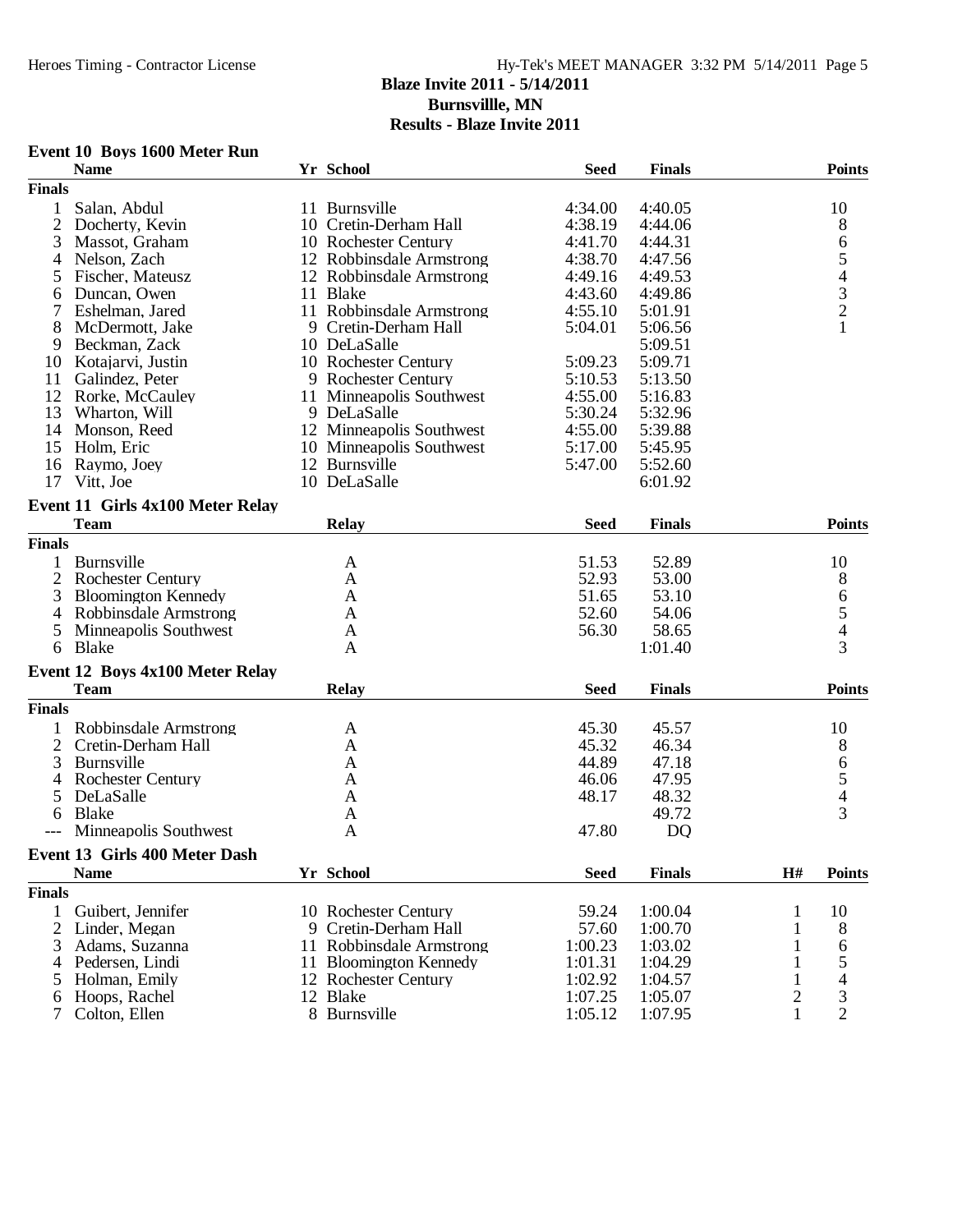**Burnsvillle, MN**

|                | Finals  (Event 13 Girls 400 Meter Dash) |                          |             |               |                                            |                          |
|----------------|-----------------------------------------|--------------------------|-------------|---------------|--------------------------------------------|--------------------------|
|                | <b>Name</b>                             | Yr School                | <b>Seed</b> | <b>Finals</b> | H#                                         | <b>Points</b>            |
| 8              | Menzel, Jackie                          | 12 Burnsville            | 1:08.68     | 1:08.84       | $\sqrt{2}$                                 | 1                        |
| 9              | Vogt, Taylor                            | 12 DeLaSalle             | 1:07.24     | 1:08.96       |                                            |                          |
| 10             | Kisch, Sirena                           | 12 Burnsville            | 1:09.00     | 1:09.74       | $2222$<br>$223$<br>$33$                    |                          |
| 11             | Kolb, Amanda                            | 10 Rochester Century     | 1:10.12     | 1:10.08       |                                            |                          |
| 12             | Feroe, Aliya                            | 10 Blake                 | 1:09.32     | 1:10.88       |                                            |                          |
|                | 13 Parker, Erica                        | 12 Minneapolis Southwest | 1:09.60     | 1:11.11       |                                            |                          |
|                | 14 Mullin, CeCelia                      | 9 DeLaSalle              |             | 1:13.53       |                                            |                          |
|                | 15 Ryan, Autumn                         | 9 DeLaSalle              | 1:12.24     | 1:14.45       |                                            |                          |
|                | 16 Metzdorff, Cecelia                   | 10 Minneapolis Southwest | 1:10.20     | 1:15.06       | 3                                          |                          |
| 17             | McNeill, Theresa                        | 9 Robbinsdale Armstrong  | 1:07.23     | 1:15.52       | $\mathbf{1}$                               |                          |
| 18             | Danielson, Emily                        | 10 Robbinsdale Armstrong | 1:04.68     | 1:25.57       | 1                                          |                          |
|                | Event 14 Boys 400 Meter Dash            |                          |             |               |                                            |                          |
|                | <b>Name</b>                             | Yr School                | <b>Seed</b> | <b>Finals</b> | H#                                         | <b>Points</b>            |
| <b>Finals</b>  |                                         |                          |             |               |                                            |                          |
|                | 1 Eising, Evan                          | 12 Rochester Century     | 52.23       | 53.19         | 1                                          | 10                       |
| $\overline{2}$ | Mahmoud, Mohamed                        | 10 Burnsville            | 53.29       | 53.86         | 1                                          | $\,8\,$                  |
| 3              | Gustafson, Collin                       | 10 Rochester Century     | 52.92       | 54.25         | 1                                          | 6                        |
| 4              | Jacobs, Dominick                        | 11 Rochester Century     | 54.12       | 55.58         | 1                                          | 5                        |
|                |                                         |                          | 54.99       | 55.63         | $\mathbf{1}$                               | $\overline{\mathcal{L}}$ |
| 5              | Bolland, Michael                        | 12 Burnsville            |             |               |                                            |                          |
| 6              | Travis, Jonah                           | 12 DeLaSalle             |             | 55.80         | $\mathfrak{Z}$                             | $\mathfrak 3$            |
| 7              | Williams, Anthony                       | 9 Burnsville             | 55.78       | 56.22         | $\frac{2}{2}$                              | $\overline{2}$           |
| 8              | Monson, Reed                            | 12 Minneapolis Southwest | 56.10       | 56.23         |                                            |                          |
| 9              | Hastings, Cameron                       | 9 Blake                  | 54.00       | 56.66         | $\mathbf{1}$                               |                          |
| 10             | Edwards, David                          | 9 Robbinsdale Armstrong  | 57.50       | 57.29         | $22322$<br>$223$                           |                          |
| 11 -           | Groth, Samuel                           | 10 Minneapolis Southwest | 56.80       | 57.71         |                                            |                          |
|                | 12 Bakken Heck, Soren                   | 11 Robbinsdale Armstrong |             | 58.02         |                                            |                          |
|                | 13 Revering, Michael                    | 10 Minneapolis Southwest | 57.50       | 58.25         |                                            |                          |
| 14             | Suel, Peter                             | 9 Cretin-Derham Hall     | 57.17       | 58.93         |                                            |                          |
|                | 15 Keane, Connor                        | 10 Cretin-Derham Hall    | 1:00.10     | 59.76         |                                            |                          |
| 16             | Ajaluwa, Andrew                         | 9 DeLaSalle              | 58.64       | 1:00.76       | $\overline{2}$                             |                          |
| 17             | Linn, Patrick                           | 10 DeLaSalle             | 59.07       | 1:02.54       | $\overline{2}$                             |                          |
|                | <b>Event 15 Girls 300 Meter Hurdles</b> |                          |             |               |                                            |                          |
|                | <b>Name</b>                             | Yr School                | <b>Seed</b> | <b>Finals</b> | H#                                         | <b>Points</b>            |
| <b>Finals</b>  |                                         |                          |             |               |                                            |                          |
| $\mathbf{1}$   | Saulsberry, Marolyn                     | 11 Minneapolis Southwest | 47.40       | 47.73         | 1                                          | 10                       |
|                | 2 Hayward, Ariel                        | 11 Rochester Century     | 48.12       | 49.11         | $\mathbf{1}$                               | 8                        |
|                | 3 Taylor, Jeannie                       | 11 Burnsville            | 48.74       | 50.33         | 1                                          | 6                        |
|                | Grothe, Cathryn                         | 11 Blake                 | 54.01       | 52.20         | 1                                          | 5                        |
| 5              | Jacobs, Andy                            | 7 Rochester Century      | 52.17       | 52.72         | 1                                          | 4                        |
| 6              | Stevens, Courtney                       | 11 Rochester Century     | 54.32       | 53.32         |                                            | 3                        |
|                | VanderWoude, Ashley                     | 8 Burnsville             | 54.69       | 53.46         | 2                                          | $\mathbf{2}$             |
| 8              | Saulsberry, Carolyn                     | 11 Minneapolis Southwest | 48.50       | 53.55         |                                            |                          |
| 9              | Nye, Carolyn                            | 8 Blake                  |             | 55.50         | 3                                          |                          |
| 10             | Sittig, Margret                         | 10 DeLaSalle             | 56.06       | 55.86         |                                            |                          |
| 11             | Johnson, Sydney                         | 10 Burnsville            | 55.16       | 56.36         |                                            |                          |
|                | 12 Thornquist, Leah                     | 10 Minneapolis Southwest | 55.20       | 57.59         | $\begin{array}{c} 2 \\ 2 \\ 2 \end{array}$ |                          |
|                | 13 Brekke, Julia                        | 12 Robbinsdale Armstrong | 57.98       | 58.63         | 3                                          |                          |
|                | 14 Dickenson, Chanel                    | 12 DeLaSalle             | 57.32       | 58.87         | $\overline{2}$                             |                          |
|                |                                         |                          |             |               |                                            |                          |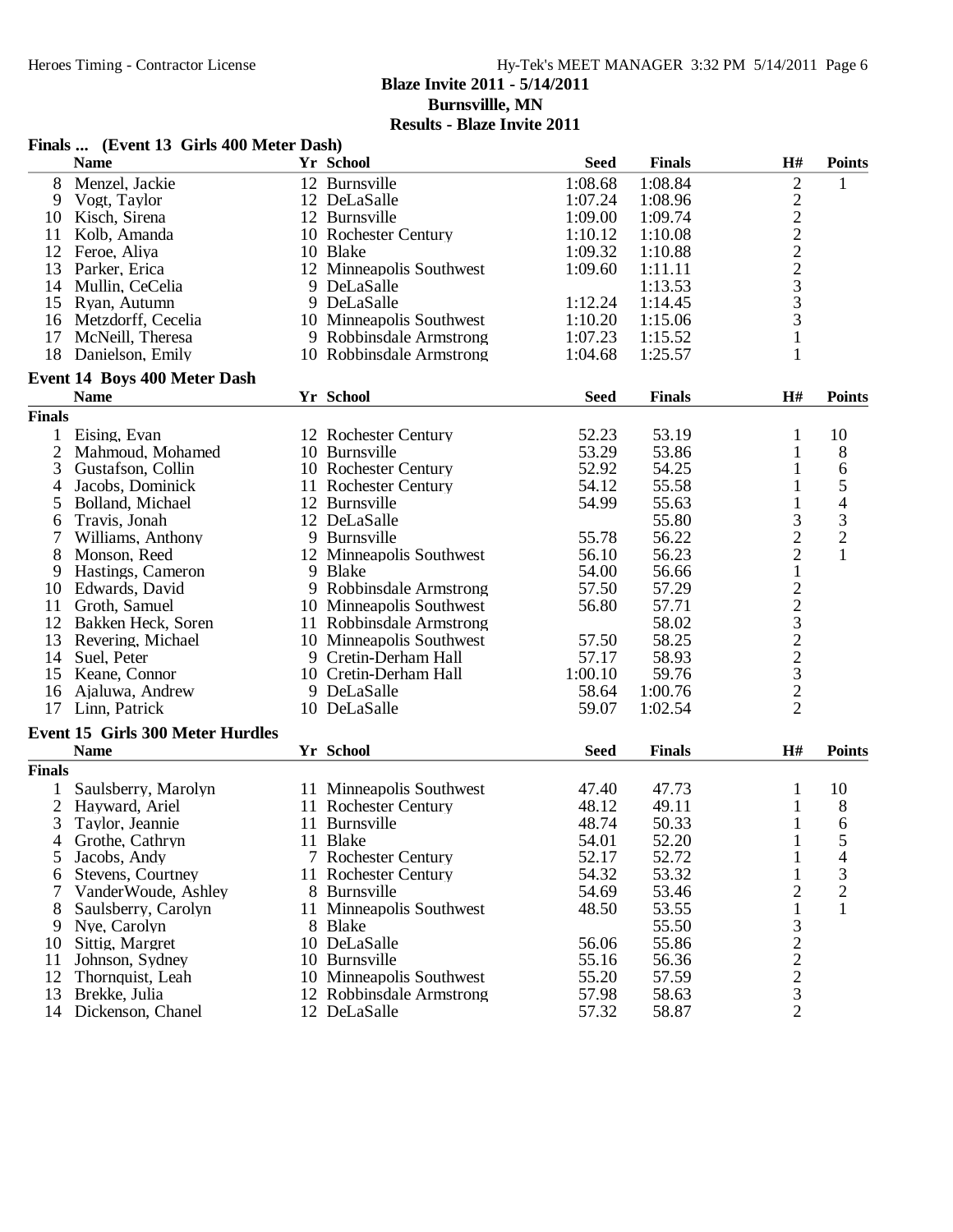**Blaze Invite 2011 - 5/14/2011 Burnsvillle, MN**

| <b>Results - Blaze Invite 2011</b> |
|------------------------------------|
|------------------------------------|

|                | Finals  (Event 15 Girls 300 Meter Hurdles) |                          |             |               |                    |                                                 |
|----------------|--------------------------------------------|--------------------------|-------------|---------------|--------------------|-------------------------------------------------|
|                | <b>Name</b>                                | Yr School                | <b>Seed</b> | <b>Finals</b> | H#                 | <b>Points</b>                                   |
| 15             | Kochar-Mack, Haylee                        | 11 Robbinsdale Armstrong | 57.83       | 1:00.74       | $\sqrt{2}$         |                                                 |
|                | 16 Redlin, Devon                           | 12 Bloomington Kennedy   | 55.20       | 1:02.85       | $\overline{2}$     |                                                 |
|                | <b>Event 16 Boys 300 Meter Hurdles</b>     |                          |             |               |                    |                                                 |
|                | <b>Name</b>                                | Yr School                | <b>Seed</b> | <b>Finals</b> | H#                 | <b>Points</b>                                   |
| <b>Finals</b>  |                                            |                          |             |               |                    |                                                 |
| 1              | Huus, Jordan                               | 11 Burnsville            | 40.75       | 42.22         | 1                  | 10                                              |
| $\overline{2}$ | Jamison, John                              | 11 Minneapolis Southwest | 42.50       | 42.34         | 1                  | 8                                               |
| 3              | Bragagna, Andrea                           | 12 Robbinsdale Armstrong | 43.32       | 43.33         | 1                  | 6                                               |
| 4              | Hesse, Anton                               | 12 Minneapolis Southwest | 42.90       | 44.07         | 1                  | 5                                               |
| 5              | Herkenhoff, Andrew                         | 10 Burnsville            | 41.41       | 44.12         | $\mathbf{1}$       |                                                 |
| 6              | Hallman, Jalen                             | 9 Cretin-Derham Hall     | 47.15       | 45.69         | 3                  | $rac{4}{3}$                                     |
|                | Perra, Cameron                             | 12 Cretin-Derham Hall    | 42.92       | 45.74         | $\mathbf{1}$       | $\overline{c}$                                  |
| 8              | Hopper, Mark                               | 12 Rochester Century     | 44.80       | 45.98         | $\mathbf{1}$       | $\mathbf{1}$                                    |
| 9              | Thayer, Jeremiah                           | 10 Robbinsdale Armstrong | 46.02       | 46.02         |                    |                                                 |
| 10             | Layfield, Dominique                        | 12 Rochester Century     | 45.77       | 46.90         | $\frac{2}{2}$      |                                                 |
| 11             | Erskin, Antonio                            | 11 Cretin-Derham Hall    | 44.30       | 46.98         |                    |                                                 |
| 12             | Tellurs, Jake                              | 12 Burnsville            | 45.81       | 47.04         |                    |                                                 |
| 13             | Bonniwell, Steven                          | 11 Minneapolis Southwest | 46.70       | 47.38         |                    |                                                 |
| 14             | Marks, Matthew                             | 10 Rochester Century     | 46.47       | 47.47         | $122223$<br>$2323$ |                                                 |
| 15             | Whitney, Jordan                            | 12 Robbinsdale Armstrong | 46.10       | 47.58         |                    |                                                 |
| 16             | Akiti, Korle                               | 9 Blake                  | 49.00       | 50.10         |                    |                                                 |
| 17             | Barnes, Julian                             | 10 DeLaSalle             | 45.45       | 51.88         |                    |                                                 |
| 18             | Curtiss, Jackson                           | 11 DeLaSalle             | 48.53       | 52.82         |                    |                                                 |
|                | 19 Lyons, Eric                             | 10 DeLaSalle             | 1:07.24     | 57.10         | $\overline{3}$     |                                                 |
|                | Event 17 Girls 800 Meter Run               |                          |             |               |                    |                                                 |
|                | <b>Name</b>                                | Yr School                | <b>Seed</b> | <b>Finals</b> |                    | <b>Points</b>                                   |
| <b>Finals</b>  |                                            |                          |             |               |                    |                                                 |
|                | Leet-Otley, Kendall                        | 10 Rochester Century     | 2:26.00     | 2:33.46       |                    | 10                                              |
| $\overline{2}$ | Nachbor, Anna                              | 9 Robbinsdale Armstrong  | 2:29.08     | 2:35.96       |                    | 8                                               |
| 3              | Chancellor, Jordan                         | 8 Blake                  | 2:39.17     | 2:39.16       |                    | 6                                               |
| 4              | Carlstrom, Toni                            | 11 Burnsville            | 2:30.00     | 2:41.59       |                    |                                                 |
| 5              | Boatman, Grace                             | 10 Blake                 | 2:49.40     | 2:41.59       |                    |                                                 |
| 6              | Donchetz, Danielle                         | 11 Burnsville            | 2:39.00     | 2:42.34       |                    | $\begin{array}{c} 5 \\ 4 \\ 3 \\ 2 \end{array}$ |
| 7              | Feroe, Aliya                               | 10 Blake                 | 2:37.63     | 2:44.50       |                    |                                                 |
| 8              | Fink, Karli                                | 9 Rochester Century      | 2:34.00     | 2:45.09       |                    | $\mathbf{1}$                                    |
| 9              | Verbeten, Madeline                         | 11 Robbinsdale Armstrong | 2:45.23     | 2:47.37       |                    |                                                 |
| 10             | Hjerpe, Anna                               | 11 Robbinsdale Armstrong | 2:40.56     | 2:48.48       |                    |                                                 |
| 11             | Ryden, Anna                                | 9 Minneapolis Southwest  | 2:50.00     | 2:56.09       |                    |                                                 |
| 12             | Nelson, Lisa                               | 12 Burnsville            | 2:28.00     | 2:56.83       |                    |                                                 |
| 13             | Sheehan, Kay                               | 9 DeLaSalle              | 3:10.24     | 3:01.83       |                    |                                                 |
| 14             | Pfister, Maria                             | 9 Minneapolis Southwest  | 2:50.00     | 3:06.54       |                    |                                                 |
| 15             | Metzdorff, Cecelia                         | 10 Minneapolis Southwest | 2:50.00     | 3:08.25       |                    |                                                 |
| 16             | Johnson, Elise                             | 11 Bloomington Kennedy   | 2:47.85     | 3:16.69       |                    |                                                 |
| 17             | Henschel, Maddie                           | 9 DeLaSalle              | 3:15.24     | 3:17.99       |                    |                                                 |
| 18             | Johnson-Cavanaugh, Bailey                  | 10 Bloomington Kennedy   | 2:50.95     | 3:30.86       |                    |                                                 |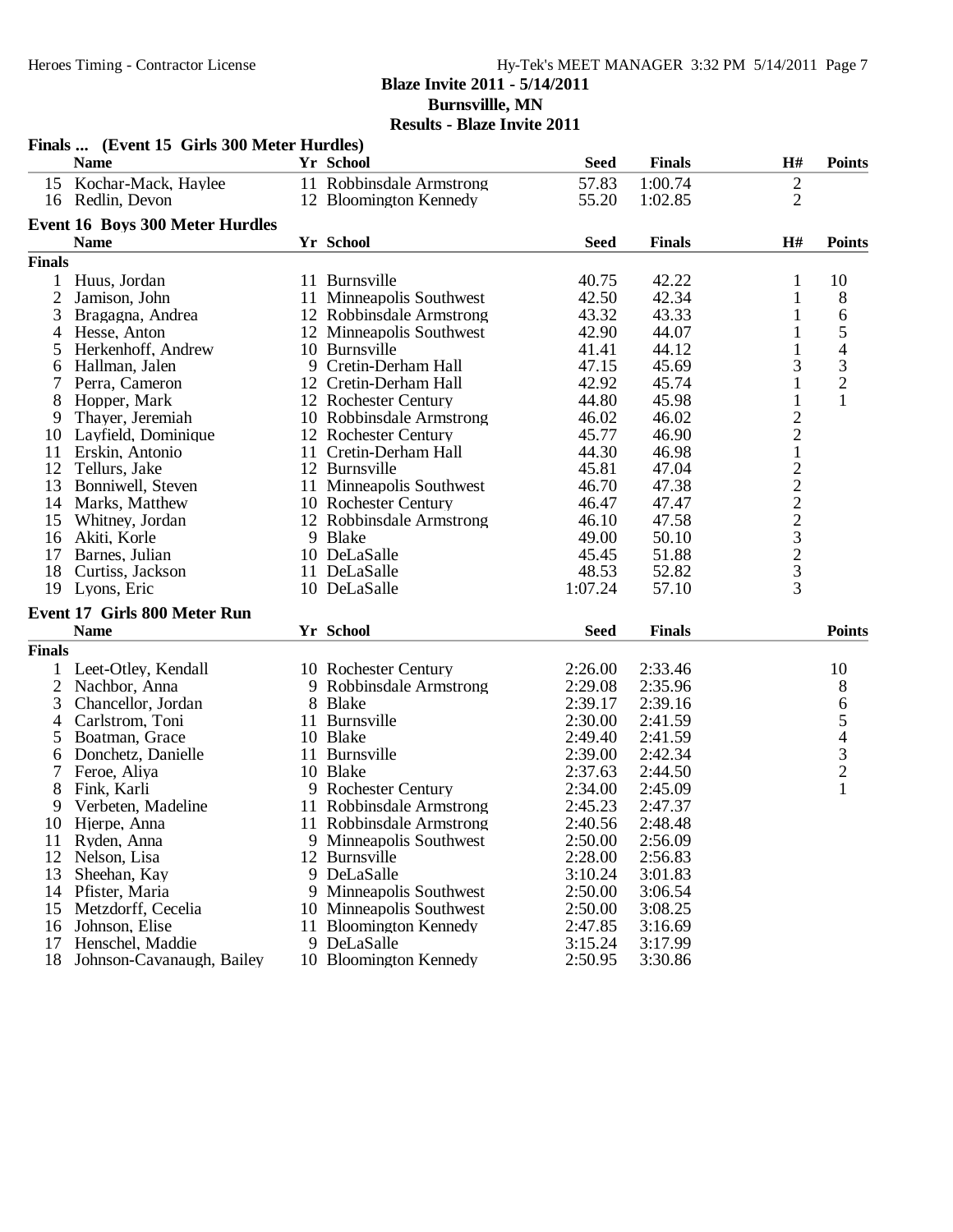**Burnsvillle, MN**

**Results - Blaze Invite 2011**

## **Event 18 Boys 800 Meter Run**

|                | <b>Name</b>                   | Yr School                | <b>Seed</b> | <b>Finals</b> |                                                 | <b>Points</b>                                   |
|----------------|-------------------------------|--------------------------|-------------|---------------|-------------------------------------------------|-------------------------------------------------|
| <b>Finals</b>  |                               |                          |             |               |                                                 |                                                 |
| 1              | Queenan, Ryan                 | 10 Robbinsdale Armstrong | 2:03.30     | 2:05.93       |                                                 | 10                                              |
| $\overline{2}$ | Bolland, Michael              | 12 Burnsville            | 2:05.80     | 2:09.34       |                                                 | 8                                               |
| 3              | Bies, Joey                    | Robbinsdale Armstrong    | 2:12.56     | 2:13.94       |                                                 | 6                                               |
| 4              | Comer, Nathan                 | 9 Robbinsdale Armstrong  | 2:16.74     | 2:15.84       |                                                 | 5                                               |
| 5              | Huntoon, Hunter               | 9 Rochester Century      | 2:14.99     | 2:17.63       |                                                 |                                                 |
| 6              | Ward, Micah                   | 10 Minneapolis Southwest | 2:11.00     | 2:17.96       |                                                 |                                                 |
| 7              | Eakins, Collin                | 10 Rochester Century     | 2:20.00     | 2:18.42       |                                                 | $\begin{array}{c} 4 \\ 3 \\ 2 \\ 1 \end{array}$ |
| 8              | Goetz, Jacob                  | 12 Rochester Century     | 2:17.42     | 2:19.24       |                                                 |                                                 |
| 9              | Gordon, Stuart                | 9 Minneapolis Southwest  | 2:15.00     | 2:19.83       |                                                 |                                                 |
| 10             | Brinkman, Andrew              | 9 Burnsville             | 2:18.70     | 2:20.39       |                                                 |                                                 |
| 11             | Burnsville, Unknown           | Burnsville               |             | 2:21.63       |                                                 |                                                 |
| 12             | Beckman, Zack                 | 10 DeLaSalle             | 2:15.24     | 2:24.85       |                                                 |                                                 |
| 13             | Wharton, Will                 | 9 DeLaSalle              | 2:20.00     | 2:26.92       |                                                 |                                                 |
|                | 14 Metzdorff, Peter           | 11 Minneapolis Southwest | 2:13.00     | 2:27.06       |                                                 |                                                 |
|                |                               |                          |             |               |                                                 |                                                 |
|                | Event 19 Girls 200 Meter Dash |                          |             |               |                                                 |                                                 |
|                | <b>Name</b>                   | Yr School                | <b>Seed</b> | <b>Finals</b> | H#                                              | <b>Points</b>                                   |
| <b>Finals</b>  |                               |                          |             |               |                                                 |                                                 |
| 1              | Linder, Megan                 | 9 Cretin-Derham Hall     | 26.21       | 26.02         | 1                                               | 10                                              |
| $\overline{2}$ | Guibert, Jennifer             | 10 Rochester Century     | 27.12       | 27.08         | $\mathbf{1}$                                    | $\,8\,$                                         |
| 3              | Pedersen, Lindi               | 11 Bloomington Kennedy   | 26.95       | 27.92         | $\mathbf{1}$                                    | 6                                               |
| 4              | Kuplic, Maddie                | 10 Burnsville            | 27.56       | 28.25         | $\mathbf{1}$                                    | 5                                               |
| 5              | Wagner, Anna                  | 11 Rochester Century     |             | 28.26         | 3                                               | $\overline{4}$                                  |
| 6              | Brakke, Shannon               | 10 Rochester Century     | 28.85       | 28.44         | $\overline{c}$                                  |                                                 |
| 7              | Larkins, Tamera               | 9 Minneapolis Southwest  | 30.60       | 28.50         | 3                                               | $\frac{3}{2}$                                   |
| 8              | Yalarti, PatIence             | 10 Bloomington Kennedy   | 27.40       | 28.71         | $\mathbf 1$                                     | $\mathbf{1}$                                    |
| 9              | Jacobson, Sarah               | 9 Robbinsdale Armstrong  | 28.34       | 28.77         |                                                 |                                                 |
| 10             | Kesseh, Erica                 | 9 Burnsville             | 28.87       | 29.31         |                                                 |                                                 |
| 11             | Schmidt, Katherine            | 9 Robbinsdale Armstrong  | 28.57       | 29.35         | $\begin{array}{c} 2 \\ 2 \\ 2 \\ 1 \end{array}$ |                                                 |
| 12             | Brady, Ellen                  | 12 DeLaSalle             | 27.10       | 29.69         |                                                 |                                                 |
| 13             | Gorman, Jametta               | 10 Minneapolis Southwest | 32.10       | 29.80         |                                                 |                                                 |
| 14             | Vogt, Taylor                  | 12 DeLaSalle             | 28.40       | 29.87         |                                                 |                                                 |
| 15             | Goldenberg, Sarah             | 9 Blake                  | 31.69       | 30.55         |                                                 |                                                 |
| 16             | Nelson, Danielle              | 12 Burnsville            | 29.12       | 30.72         |                                                 |                                                 |
| 17             | Turner, Averi                 | 9 Minneapolis Southwest  | 29.80       | 30.87         |                                                 |                                                 |
| 18             | Ryan, Autumn                  | 9 DeLaSalle              | 31.10       | 32.37         | 323223                                          |                                                 |
|                |                               |                          |             |               |                                                 |                                                 |
|                | Event 20 Boys 200 Meter Dash  |                          |             |               |                                                 |                                                 |
|                | <b>Name</b>                   | Yr School                | <b>Seed</b> | <b>Finals</b> | H#                                              | <b>Points</b>                                   |
| <b>Finals</b>  |                               |                          |             |               |                                                 |                                                 |
| 1              | Nguyen, Dan                   | 12 Burnsville            | 23.07       | 22.89         | 1                                               | 10                                              |
| 2              | Brewster, Kendrick            | 11 Cretin-Derham Hall    | 23.23       | 23.51         | 1                                               | 8                                               |
| 3              | Sudberry, Lavonte             | 11 Burnsville            | 23.97       | 23.91         | 1                                               | 6                                               |
| 4              | Dulka, Ian                    | 11 Minneapolis Southwest | 23.90       | 24.14         |                                                 | 5                                               |
| 5              | McKinney, Brandon             | 11 Blake                 | 24.75       | 24.20         | 2                                               | 4                                               |
| 6              | Weckwerth, Aaron              | 12 Rochester Century     | 24.23       | 24.45         | $\mathbf{1}$                                    | 3                                               |
| 7              | Travis, Jonah                 | 12 DeLaSalle             |             | 24.50         | $\mathfrak{Z}$                                  | $\overline{c}$                                  |
| 8              | Biyogo, Boniface              | 11 Robbinsdale Armstrong | 24.40       | 24.59         | $\mathbf{1}$                                    | $\mathbf{1}$                                    |
|                |                               |                          |             |               |                                                 |                                                 |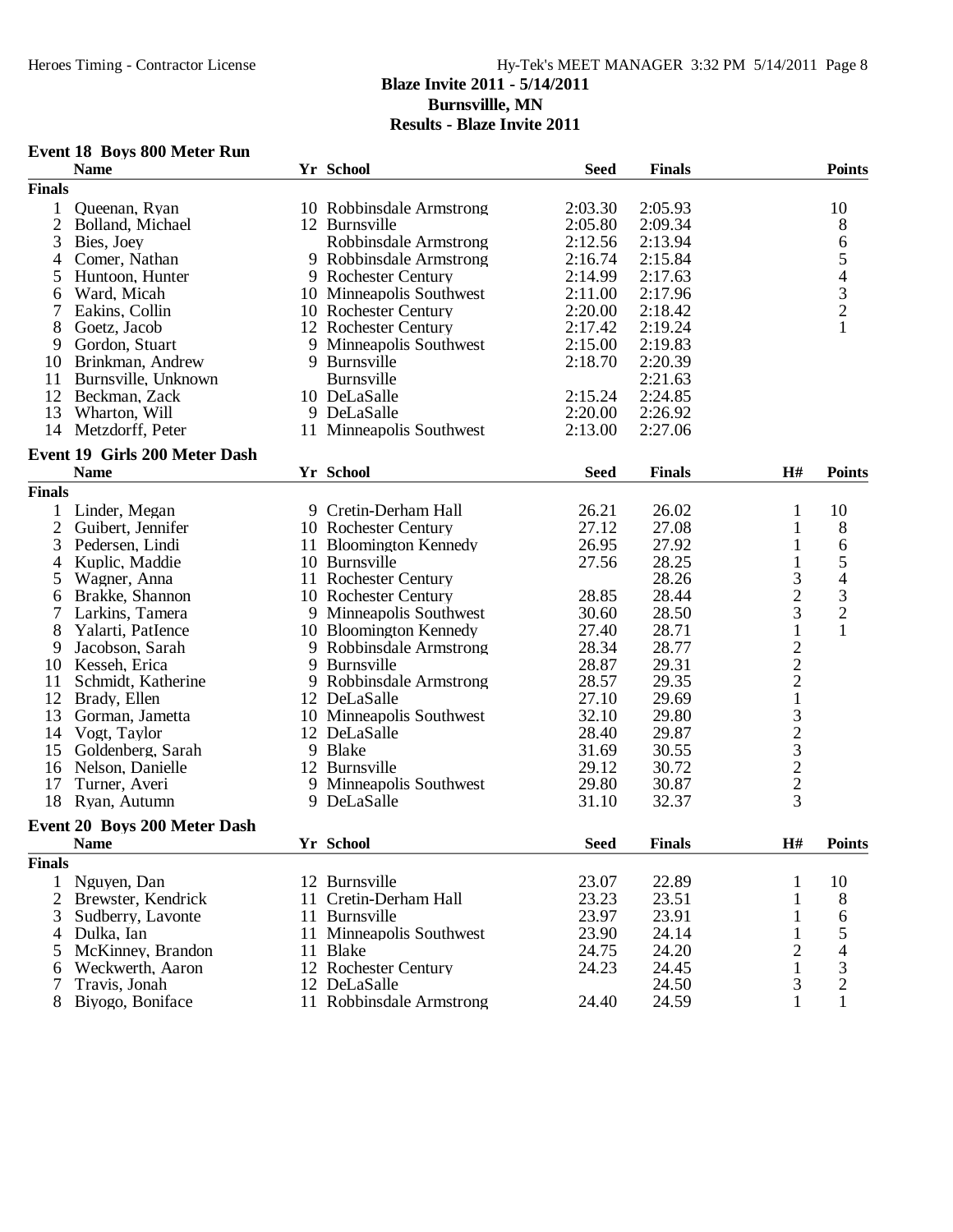**Burnsvillle, MN**

|                | Finals  (Event 20 Boys 200 Meter Dash) |                          |             |                   |                |                |
|----------------|----------------------------------------|--------------------------|-------------|-------------------|----------------|----------------|
|                | <b>Name</b>                            | Yr School                | <b>Seed</b> | <b>Finals</b>     | H#             | <b>Points</b>  |
| 9              | Edwards, David                         | 9 Robbinsdale Armstrong  | 24.50       | 24.77             | $\mathbf 2$    |                |
| 10             | Allen, Michael                         | 10 Rochester Century     | 24.81       | 24.78             | $\overline{c}$ |                |
| 11             | Welch, Devion                          | 12 Burnsville            | 23.27       | 24.78             | $\mathbf{1}$   |                |
| 12             | Donadio, Alex                          | 10 Rochester Century     | 25.61       | 25.01             | $\frac{2}{2}$  |                |
| 13             | Hamlin, Andrew                         | 10 Robbinsdale Armstrong | 25.50       | 25.27             |                |                |
| 14             | Akerson, Joey                          | 11 Minneapolis Southwest | 25.10       | 25.86             | $\overline{c}$ |                |
| 15             | Daniels, Marc                          | 9 Minneapolis Southwest  | 24.20       | 26.01             | $\mathbf 1$    |                |
| 16             | Ajaluwa, Andrew                        | 9 DeLaSalle              | 25.70       | 26.17             | $\overline{c}$ |                |
| 17             | Linn, Patrick                          | 10 DeLaSalle             | 26.20       | 27.38             | $\overline{3}$ |                |
|                | <b>Event 21 Girls 3200 Meter Run</b>   |                          |             |                   |                |                |
|                | <b>Name</b>                            | Yr School                | <b>Seed</b> | <b>Finals</b>     |                | <b>Points</b>  |
| <b>Finals</b>  |                                        |                          |             |                   |                |                |
| 1              | Hett, Vivian                           | 9 Burnsville             | 11:56.00    | 11:25.27          |                | 10             |
| $\overline{2}$ | Flanagan, Clare                        | 9 Blake                  | 11:20.77    | 11:26.93          |                | 8              |
| 3              | Youngberg, Madeline                    | 10 Rochester Century     | 11:52.00    | 11:33.87          |                | 6              |
| 4              | Knapczyk, Emily                        | 11 Robbinsdale Armstrong | 11:23.57    | 11:34.06          |                | $\mathfrak s$  |
| 5              | Pfeiffer, Michaela                     | 9 Rochester Century      | 12:28.00    | 12:22.25          |                | $\overline{4}$ |
| 6              | Topazian, Elise                        | 10 Rochester Century     | 12:28.00    | 12:30.06          |                | $\mathfrak{Z}$ |
| 7              | Conlon, Sarah                          | 7 Bloomington Kennedy    | 12:40.56    | 12:38.84          |                | $\overline{2}$ |
| 8              | Gantzer, Beatrice                      | 12 Minneapolis Southwest | 12:40.00    | 12:42.93          |                | $\mathbf{1}$   |
| 9              | Longley, Emily                         | 11 Blake                 |             | 13:20.92          |                |                |
| 10             | Cameron, Kathleen                      | 9 Bloomington Kennedy    | 12:30.45    | 13:23.79          |                |                |
| 11             | Haukkala, Rachel                       | 12 Minneapolis Southwest | 13:30.00    | 13:30.65          |                |                |
| 12             | Kempf, Amy                             | 11 Robbinsdale Armstrong | 13:40.60    | 13:37.07          |                |                |
| 13             | Adrian, Sierra                         | 11 Burnsville            | 13:45.00    | 13:45.35          |                |                |
| 14             | Domingues, Allison                     | 10 Robbinsdale Armstrong | 14:20.40    | 14:31.96          |                |                |
|                | Event 22 Boys 3200 Meter Run           |                          |             |                   |                |                |
|                | <b>Name</b>                            | Yr School                | <b>Seed</b> | <b>Finals</b>     |                | <b>Points</b>  |
| <b>Finals</b>  |                                        |                          |             |                   |                |                |
|                | Stevens, Jason                         | 12 Rochester Century     | 10:15.84    | 10:12.84          |                | 10             |
| 2              | Ahmed, Ali                             | 9 Burnsville             | 10:23.00    | 10:15.84          |                | 8              |
| 3              | Hale, Paul                             | 11 Rochester Century     | 10:12.75    | 10:20.56          |                | 6              |
| 4              | Stimson, Ronnie                        | 11 Minneapolis Southwest | 10:40.00    | 10:41.70          |                | $\mathfrak s$  |
| 5              | Billig, Neal                           | 10 DeLaSalle             | 11:00.25    | 10:44.25          |                | 4              |
| 6              | Knowlton, Austin                       | 10 Minneapolis Southwest | 11:20.00    | 10:45.15          |                |                |
| 7              | Zastrow, Dan                           | 10 Cretin-Derham Hall    | 11:05.32    | 10:58.21          |                | $\frac{3}{2}$  |
| 8              | Olson, Andrew                          | 11 Minneapolis Southwest | 11:00.00    | 10:58.97          |                | 1              |
| 9              | DeFor, Jay                             | 10 Cretin-Derham Hall    |             | 11:16.45 11:03.28 |                |                |
| 10             | Massot, Seth                           | 7 Rochester Century      | 11:28.78    | 11:07.36          |                |                |
| 11             | Gross, paul                            | 9 Robbinsdale Armstrong  | 11:00.00    | 11:07.41          |                |                |
| 12             | Edinburgh, Zach                        | 10 Blake                 | 11:34.13    | 11:17.92          |                |                |
| 13             | Coyle, Quinn                           | 9 Blake                  | 11:34.62    | 11:18.78          |                |                |
| 14             | Thayer, Joel                           | 10 Robbinsdale Armstrong | 11:21.30    | 11:22.96          |                |                |
| 15             | Danielson, Matt                        | Robbinsdale Armstrong    | 11:35.40    | 11:23.45          |                |                |
| 16             | Krukowski, Jake                        | 10 Cretin-Derham Hall    | 11:13.60    | 11:24.70          |                |                |
| 17             | Sankaran, Austin                       | 9 DeLaSalle              | 11:40.25    | 11:30.35          |                |                |
| 18             | Pemberton, Nick                        | 9 DeLaSalle              | 12:09.24    | 12:07.38          |                |                |
|                | 19 Flanagan, John                      | 8 Blake                  |             | 12:18.50          |                |                |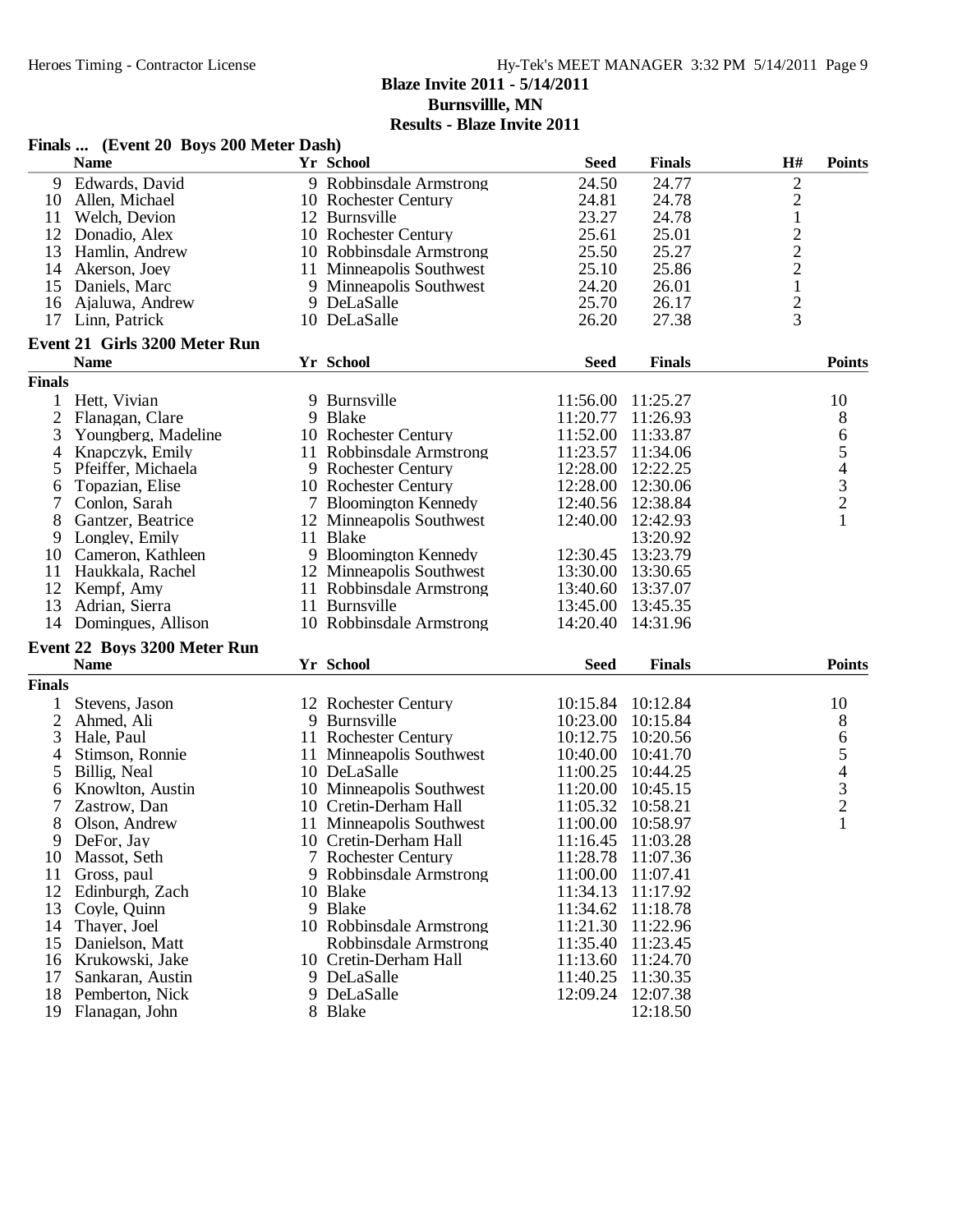## Heroes Timing - Contractor License Hy-Tek's MEET MANAGER 3:32 PM 5/14/2011 Page 10 **Blaze Invite 2011 - 5/14/2011 Burnsvillle, MN Results - Blaze Invite 2011**

#### **Event 23 Girls 4x400 Meter Relay Team Relay Seed Finals Points Finals** 1 Rochester Century A 4:03.19 4:10.15 10<br>2 Burnsville A 4:20.00 4:26.41 8 2 Burnsville A 64:20.00 4:26.41 8 3 Minneapolis Southwest A 4:25.00 4:32.95 6<br>4 DeLaSalle A 4:19.24 4:41.72 5 4 DeLaSalle A 4:19.24 4:41.72 5 5 Robbinsdale Armstrong A 4:32.12 4:41.93 4 **Event 24 Boys 4x400 Meter Relay Team Relay Seed Finals Points Finals** 1 Rochester Century A 3:30.93 3:38.27 10 2 Robbinsdale Armstrong A 3:38.94 3:40.27 8<br>3 Burnsville Armstrong A 3:36.50 3:46.91 6 3 Burnsville A 3:36.50 3:46.91 6 4 Minneapolis Southwest A 3:41.00 3:47.93 5<br>5 DeLaSalle A 3:39.00 3:50.44 4 5 DeLaSalle 4 A 3:39.00 3:50.44 4 **Event 25 Girls Shot Put Name Yr School FinalsSeed Points Finals** 1 Thompson, LaTeeka 11 Burnsville 40-01.00 37-04.00 10<br>2 Michael, Labrishia 12 Bloomington Kennedy 41-02.50 36-04.00 8 2 Michael, Labrishia 12 Bloomington Kennedy 41-02.50 36-04.00 8<br>3 Schultz, Bethany 11 Rochester Century 35-11.00 31-10.00 6 3 Schultz, Bethany 11 Rochester Century 35-11.00 31-10.00 6<br>4 McGill, Jazmyne 10 Robbinsdale Armstrong 33-09.00 31-04.00 5 4 McGill, Jazmyne 10 Robbinsdale Armstrong 33-09.00 31-04.00 5<br>5 Schrank, Rebekka 10 Burnsville 31-10.00 29-02.00 4 5 Schrank, Rebekka 10 Burnsville 31-10.00 29-02.00 4 6 Kesseh, Erica 9 Burnsville 27-03.00 3 7 Ellefson, Sydney 12 Rochester Century 30-00.00 26-08.00 2<br>8 Harstad, Jill 10 Rochester Century 26-07.00 25-04.00 2 8 Harstad, Jill 10 Rochester Century 26-07.00 25-04.00<br>
9 Mitchell, Shawvona 11 Bloomington Kennedy 26-06.00 25-01.00 Mitchell, Shawvona 11 Bloomington Kennedy<br>Lieske, Morgan 10 DeLaSalle 10 Lieske, Morgan 10 DeLaSalle 27-01.00 24-02.00<br>11 Walker-Taylor, Dejahaya 9 Bloomington Kennedy 26-06.00 22-02.00 11 Walker-Taylor, Dejahaya 9 Bloom<br>12 Delattre, Brennan 11 Blake 12 Delattre, Brennan 11 Blake 23-00.00 21-05.00<br>13 Borman Annie 10 DeLaSalle 22-06.00 20-01.00 13 Borman, Annie 10 DeLaSalle 22-06.00 20-01.00<br>14 Gorman, Jametta 10 Minneapolis Southwest 26-06.00 19-06.00 14 Gorman, Jametta 10 Minneapolis Southwest 26-06.00 19-06.00<br>15 Pilney, Alyssa 11 Cretin-Derham Hall 19-10.50 17-10.00 15 Pilney, Alyssa 11 Cretin-Derham Hall 19-10.50 17-10.00<br>16 Kvaal, Annika 10 Cretin-Derham Hall 19-02.00 16-08.00 10 Cretin-Derham Hall **Event 26 Boys Shot Put Name Yr School FinalsSeed Points Finals** 1 Severson, Zack 12 Burnsville 45-04.00 46-04.00 10<br>2 Molden, Brock 12 Robbinsdale Armstrong 46-02.00 44-04.00 8 2 Molden, Brock 12 Robbinsdale Armstrong 46-02.00 44-04.00 8<br>3 Ness, Cal 12 Robbinsdale Armstrong 44-04.00 43-09.00 6 12 Robbinsdale Armstrong 44-04.00 43-09.00 6<br>12 Robbinsdale Armstrong 46-04.25 43-00.00 5 4 Wallin, Matt 12 Robbinsdale Armstrong 46-04.25 43-00.00 5<br>5 Stoll-Green Rory 11 DeLaSalle 49-10.00 41-10.00 4 Stoll-Green, Rory 11 DeLaSalle 49-10.00 41-10.00 4<br>
James, Maconel 11 Cretin-Derham Hall 41-10.00 41-04.00 3 6 James, Maconel 11 Cretin-Derham Hall 41-10.00 41-04.00 3<br>7 Pfiffner. Garrett 11 Burnsville 38-11.00 40-04.00 2 7 Pfiffner, Garrett 11 Burnsville 38-11.00 40-04.00 2<br>8 Olson, Dane Burnsville 39-09.00 1 8 Olson, Dane Burnsville 39-09.00 1 9 Janzow, Steve 11 Rochester Century 39-10.00 39-08.00<br>10 Christians. Noah 11 Cretin-Derham Hall 40-06.50 36-10.00 11 Cretin-Derham Hall 11 Hoops, Jake 9 Blake 36-01.50 36-01.00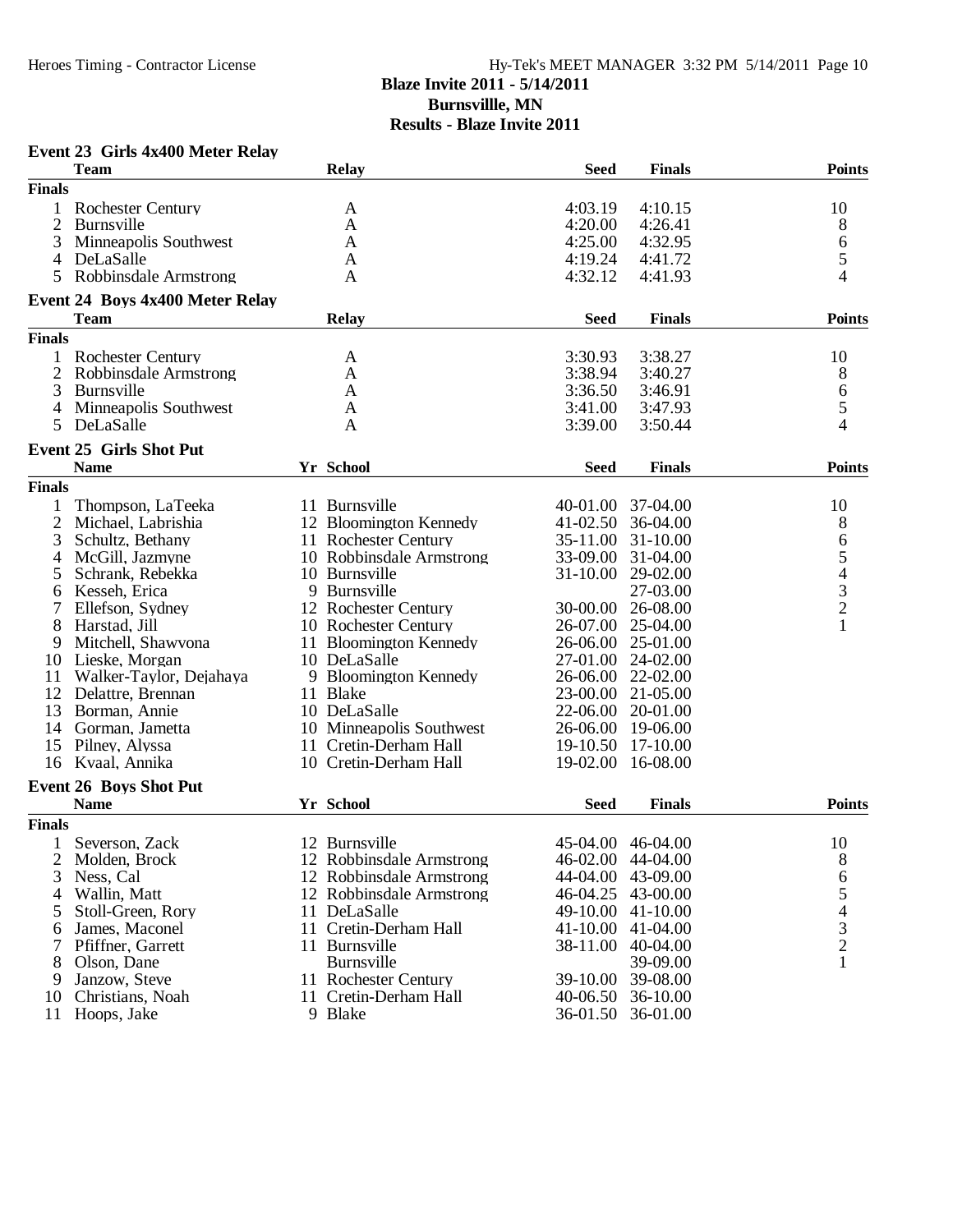# Heroes Timing - Contractor License Hy-Tek's MEET MANAGER 3:32 PM 5/14/2011 Page 11 **Blaze Invite 2011 - 5/14/2011 Burnsvillle, MN Results - Blaze Invite 2011**

## **Finals ... (Event 26 Boys Shot Put)**

|                | $\mathbf{r}$ mans $\mathbf{m}$ (Lycht 20 Doys Shot I at) |                          |             |                   |                |
|----------------|----------------------------------------------------------|--------------------------|-------------|-------------------|----------------|
|                | <b>Name</b>                                              | Yr School                | <b>Seed</b> | <b>Finals</b>     | <b>Points</b>  |
|                | 12 Ellefson, Zac                                         | 10 Rochester Century     | 37-01.00    | 35-08.00          |                |
| 13             | Dolezal, Jacob                                           | 10 Minneapolis Southwest |             | 38-00.00 35-00.00 |                |
|                | 14 Fahning, Chad                                         | 10 DeLaSalle             | 36-05.00    | 34-08.00          |                |
| 15             | Pierce-Tyler, Rodney                                     | 12 Minneapolis Southwest | 37-00.00    | 34-05.00          |                |
| 16             | Carter, Jamie                                            | 11 Blake                 |             | 33-10.00 34-01.00 |                |
| 17             | Herman, Luke                                             | 10 Cretin-Derham Hall    |             | 35-11.00 33-00.00 |                |
| 18             | Shriver, Nick                                            | 9 DeLaSalle              |             | 31-02.00 31-09.00 |                |
| 19             | Ahmed, Ali                                               | 9 Burnsville             |             | 31-01.00          |                |
| $---$          | Coker, Brendan                                           | 12 Rochester Century     | 39-06.00    | <b>ND</b>         |                |
|                |                                                          |                          |             |                   |                |
|                | <b>Event 27 Girls Discus Throw</b>                       |                          |             |                   |                |
|                | <b>Name</b>                                              | Yr School                | <b>Seed</b> | <b>Finals</b>     | <b>Points</b>  |
| <b>Finals</b>  |                                                          |                          |             |                   |                |
| 1              | Thompson, LaTeeka                                        | 11 Burnsville            | 97-11       | 112-07            | 10             |
| $\mathfrak{2}$ | Schultz, Bethany                                         | 11 Rochester Century     | 121-09      | 108-00            | 8              |
| 3              | Michael, Labrishia                                       | 12 Bloomington Kennedy   | 118-11      | 101-02            |                |
| 4              | Below, Kelly                                             | 10 Burnsville            | 99-10       | $90 - 02$         |                |
| 5              | Kupfer, Alecia                                           | 10 Rochester Century     | 96-00       | 88-01             | 65432          |
| 6              | Osmonson, Valerie                                        | 12 Rochester Century     | 88-00       | 82-03             |                |
| 7              | Mitchell, Shawvona                                       | 11 Bloomington Kennedy   | 76-10       | 75-07             |                |
| 8              | Walker-Taylor, Dejahaya                                  | 9 Bloomington Kennedy    | 76-09       | 74-02             | $\mathbf{1}$   |
|                | Powell, Reilyn                                           | 11 Burnsville            |             | 69-02             |                |
| 9              |                                                          |                          |             |                   |                |
| 10             | Lieske, Morgan                                           | 10 DeLaSalle             | $71-05$     | 65-02             |                |
| 11             | McGill, Jazmyne                                          | 10 Robbinsdale Armstrong | 73-04       | 54-02             |                |
| 12             | Borman, Annie                                            | 10 DeLaSalle             | $47 - 04$   | $49-10$           |                |
| 13             | Gorman, Jametta                                          | 10 Minneapolis Southwest | 65-00       | $49-05$           |                |
| 14             | Joyce, Maggie                                            | 10 Cretin-Derham Hall    | $52 - 11$   | 47-04             |                |
| 15             | Kvaal, Annika                                            | 10 Cretin-Derham Hall    | $60 - 11$   | $42 - 10$         |                |
| ---            | Minor, Briaunna                                          | 11 Blake                 | 76-03       | <b>ND</b>         |                |
| ---            | Delattre, Brennan                                        | 11 Blake                 | 72-09       | <b>ND</b>         |                |
|                | Carthen-Watson, Sarah                                    | 12 Blake                 | $102 - 11$  | <b>ND</b>         |                |
|                | <b>Event 28 Boys Discus Throw</b>                        |                          |             |                   |                |
|                | <b>Name</b>                                              | Yr School                | <b>Seed</b> | <b>Finals</b>     | <b>Points</b>  |
| <b>Finals</b>  |                                                          |                          |             |                   |                |
|                |                                                          |                          |             |                   |                |
| 1              | Wallin, Matt                                             | 12 Robbinsdale Armstrong | 164-11      | 156-08            | 10             |
| $\mathfrak{2}$ | Senst, Mark                                              | 11 Robbinsdale Armstrong | 152-04.50   | 155-07            | 8              |
| 3              | Ness, Cal                                                | 12 Robbinsdale Armstrong | 144-02      | 134-02            | 6              |
| 4              | Berletic, Bryce                                          | 12 Rochester Century     | 122-06      | 134-01            | 5              |
| 5              | Severson, Zack                                           | 12 Burnsville            | 119-10      | 128-00            | $\overline{4}$ |
| 6              | Hinds, Andre                                             | 11 Blake                 | 132-11      | 122-02            | 3              |
| 7              | Ellefson, Zac                                            | 10 Rochester Century     | 116-02      | 116-06            | $\overline{c}$ |
| 8              | Pierce-Tyler, Rodney                                     | 12 Minneapolis Southwest | 115-00      | 111-09            | $\mathbf{1}$   |
| 9              | Christians, Noah                                         | 11 Cretin-Derham Hall    | 107-07      | 104-10            |                |
| 10             | Dolezal, Jacob                                           | 10 Minneapolis Southwest | 110-00      | 103-08            |                |
| 11             | Pederson, Andrew                                         | 10 Cretin-Derham Hall    | 105-09      | 102-09            |                |
| 12             | Schweyen, Mason                                          | 12 Rochester Century     | 116-09      | 101-08            |                |
| 13             | Hoops, Jake                                              | 9 Blake                  | 114-11      | 93-11             |                |
| 14             | Jones, Zack                                              | 9 Burnsville             |             | 91-11             |                |
| 15             | Noaker, Mike                                             | 10 Blake                 | 103-07.50   | 86-03             |                |
|                |                                                          |                          |             |                   |                |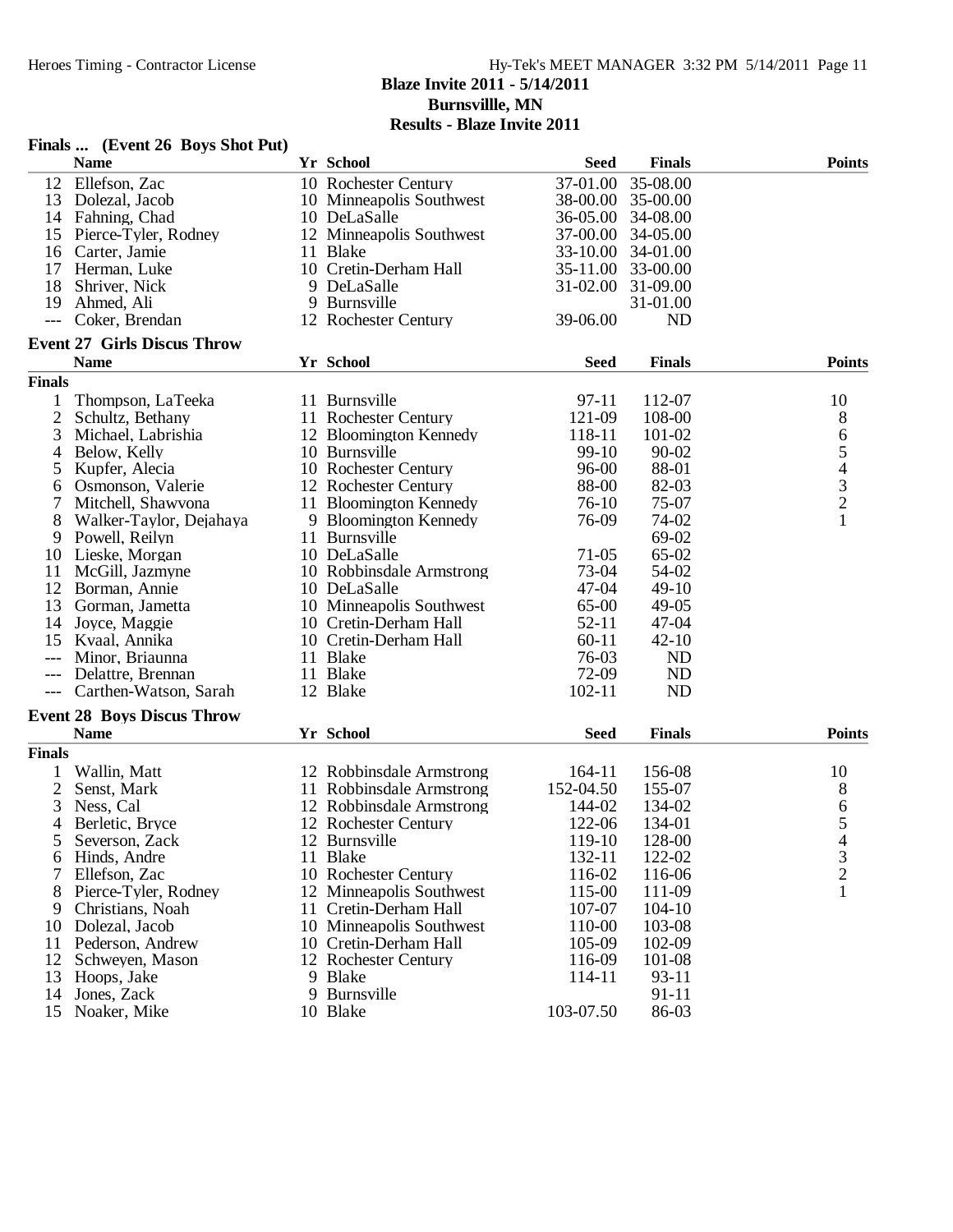### Heroes Timing - Contractor License Hy-Tek's MEET MANAGER 3:32 PM 5/14/2011 Page 12 **Blaze Invite 2011 - 5/14/2011**

**Burnsvillle, MN**

|                | Finals  (Event 28 Boys Discus Throw)    |                          |                    |               |                |
|----------------|-----------------------------------------|--------------------------|--------------------|---------------|----------------|
|                | <b>Name</b>                             | Yr School                | <b>Seed</b>        | <b>Finals</b> | <b>Points</b>  |
|                | 16 Fahning, Chad                        | 10 DeLaSalle             | 109-09             | $85 - 10$     |                |
| 17             | Gigstad, Zack                           | 11 Burnsville            | 101-00             | 84-07         |                |
| 18             | James, Maconel                          | 11 Cretin-Derham Hall    |                    | 82-04         |                |
| 19             | Jamison, John                           | 11 Minneapolis Southwest |                    | 61-01         |                |
| 20             | Shriver, Nick                           | 9 DeLaSalle              | 95-07              | $60-10$       |                |
|                |                                         |                          |                    |               |                |
|                | Event 31 Girls High Jump<br><b>Name</b> | Yr School                | <b>Seed</b>        | <b>Finals</b> | <b>Points</b>  |
| <b>Finals</b>  |                                         |                          |                    |               |                |
|                |                                         |                          |                    | 5-02.00       |                |
| 1              | Wagner, Anna                            | 11 Rochester Century     | 5-03.00            |               | 10             |
| $\overline{2}$ | Johnson, Nefertiti                      | 8 Blake                  | 4-08.00<br>4-10.00 | 4-06.00       | 8<br>5.50      |
| 3              | Oberg, Anne                             | 11 Burnsville            |                    | 4-06.00       |                |
| 3              | Below, Kelly                            | 10 Burnsville            | 4-06.00            | 4-06.00       | 5.50           |
| 5              | Reisner, Hannah                         | 11 Robbinsdale Armstrong | 4-08.00            | 4-04.00       | 3.50           |
| 5              | Fink, Karli                             | 9 Rochester Century      | 4-06.00            | 4-04.00       | 3.50           |
| 7              | Henriksen, Helena                       | 12 Robbinsdale Armstrong | $4 - 06.00$        | 4-04.00       | $\overline{c}$ |
| 8              | Stimson, Mary                           | 9 Minneapolis Southwest  | $4 - 10.00$        | 4-02.00       | $\mathbf{1}$   |
| 9              | Youngberg, Julia                        | 7 Rochester Century      | 4-06.00            | 4-02.00       |                |
| 9              | Everett, Ki'tana                        | 7 Blake                  | 4-04.00            | $4 - 02.00$   |                |
| 9              | Carroll, Javae                          | 10 Minneapolis Southwest | 4-08.00            | $4 - 02.00$   |                |
| 12             | Wojda, Clare                            | 11 DeLaSalle             | 4-04.00            | 4-00.00       |                |
| 12             | Short, Riele                            | 8 Blake                  | 4-02.00            | 4-00.00       |                |
| $---$          | Strong, Molly                           | 12 Cretin-Derham Hall    | 4-06.00            | <b>NH</b>     |                |
| $---$          | Serres, Megan                           | 10 Burnsville            | 4-06.00            | <b>NH</b>     |                |
| ---            | Schletty, Anne                          | 12 Cretin-Derham Hall    | 4-06.00            | <b>NH</b>     |                |
| ---            | Sawchuck, Heather                       | 9 Cretin-Derham Hall     | 4-08.00            | <b>NH</b>     |                |
| ---            | Sittig, Margret                         | 10 DeLaSalle             | $3-10.00$          | <b>NH</b>     |                |
|                | Scheldrup, Sarah                        | 9 Robbinsdale Armstrong  | $4 - 06.00$        | NH            |                |
| $---$          | Kuusisto, Kali                          | 10 Robbinsdale Armstrong | 4-08.00            | <b>NH</b>     |                |
| $---$          | Pashibin, Tatyana                       | 11 Minneapolis Southwest | 5-07.00            | NH            |                |
|                | <b>Event 32 Boys High Jump</b>          |                          |                    |               |                |
|                | <b>Name</b>                             | Yr School                | <b>Seed</b>        | <b>Finals</b> | <b>Points</b>  |
| <b>Finals</b>  |                                         |                          |                    |               |                |
|                | Thurman, London                         | 12 Rochester Century     | 6-04.00            | $6 - 02.00$   | 10             |
| $\overline{c}$ | Meath, Ryan                             | 12 Robbinsdale Armstrong | $6 - 00.00$        | $5-10.00$     | 8              |
|                | Wilson, Aaron                           | 12 Burnsville            | 5-08.00            | 5-06.00       | 4.50           |
| 3<br>3         |                                         | 9 Blake                  | 5-08.00            | 5-06.00       | 4.50           |
|                | Hastings, Cameron                       | 11 Burnsville            |                    |               |                |
| 3              | Huus, Jordan                            |                          | 5-10.00            | 5-06.00       | 4.50           |
| 3              | Mogren, Cory                            | 12 Burnsville            | 5-10.00            | 5-06.00       | 4.50           |
|                | Beard, Alex                             | 12 Blake                 | 5-08.00            | 5-06.00       | 2              |
| 8              | Macklem, Nicholas                       | 11 Robbinsdale Armstrong | 5-08.00            | 5-06.00       | 1              |
| 9              | McCarthy, Sam                           | 10 DeLaSalle             | $6 - 00.00$        | 5-06.00       |                |
| 10             | Frandsen, Clint                         | 10 Rochester Century     | 5-06.00            | 5-04.00       |                |
| 10             | Marks, Matthew                          | 10 Rochester Century     |                    | 5-04.00       |                |
| 12             | Nelson, Demitri                         | 11 DeLaSalle             |                    | 5-02.00       |                |
| 12             | Daniels, Marc                           | 9 Minneapolis Southwest  | 5-04.00            | 5-02.00       |                |
| 12             | Bonniwell, Steven                       | 11 Minneapolis Southwest | 5-06.00            | 5-02.00       |                |
| ---            | McGurran, Jeff                          | 10 Cretin-Derham Hall    | 5-00.00            | <b>NH</b>     |                |
| ---            | Gregory, Liam                           | 10 DeLaSalle             |                    | <b>NH</b>     |                |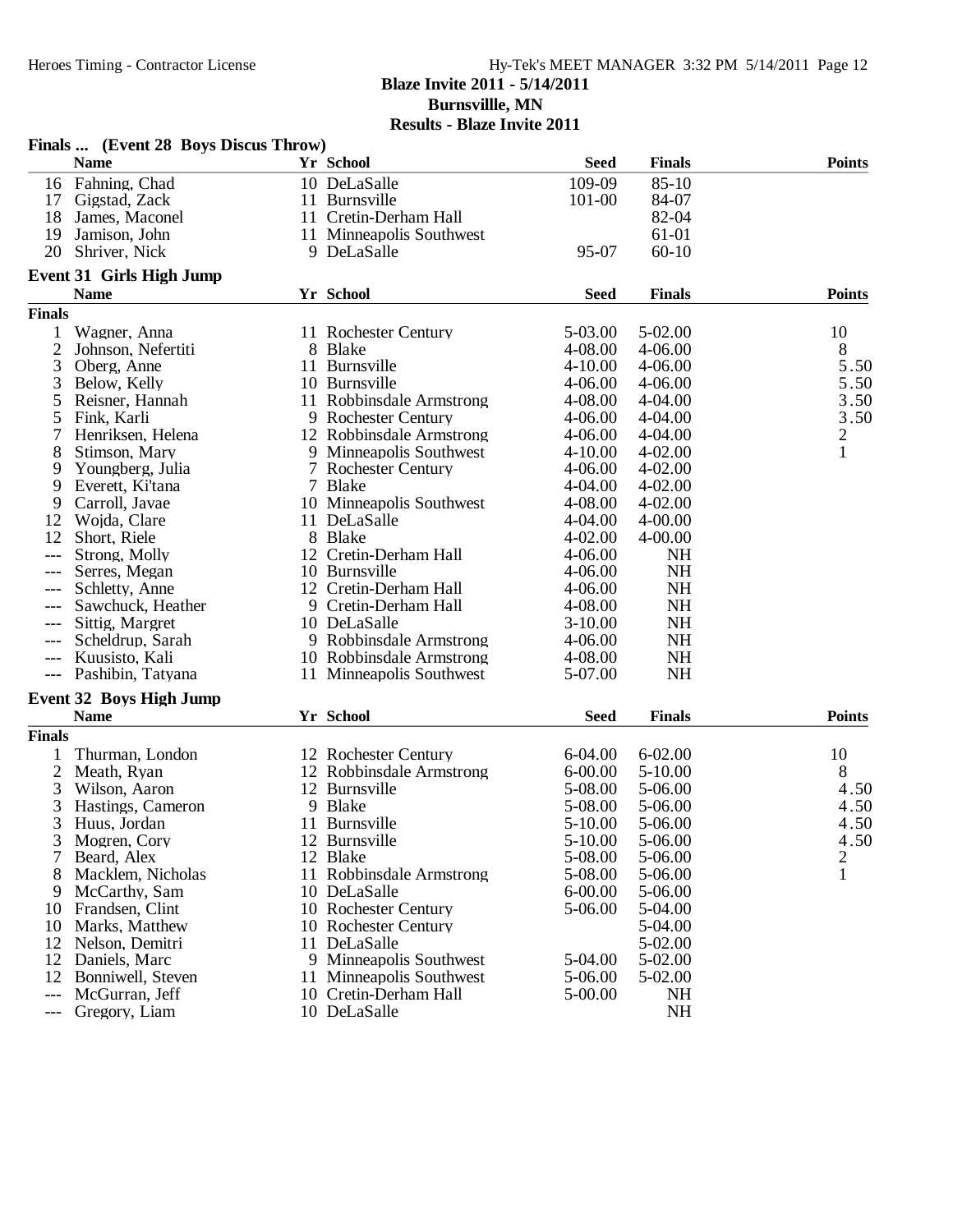### Heroes Timing - Contractor License Hy-Tek's MEET MANAGER 3:32 PM 5/14/2011 Page 13 **Blaze Invite 2011 - 5/14/2011 Burnsvillle, MN Results - Blaze Invite 2011**

|               | Finals  (Event 32 Boys High Jump) |                          |                   |                   |                                            |
|---------------|-----------------------------------|--------------------------|-------------------|-------------------|--------------------------------------------|
|               | <b>Name</b>                       | Yr School                | <b>Seed</b>       | <b>Finals</b>     | <b>Points</b>                              |
|               | McMahon, Jack                     | 10 Cretin-Derham Hall    | 5-08.00           | <b>NH</b>         |                                            |
| $---$         | Hallman, Jalen                    | 9 Cretin-Derham Hall     | 5-02.00           | <b>NH</b>         |                                            |
|               | Biyogo, Boniface                  | 11 Robbinsdale Armstrong | 5-04.00           | <b>NH</b>         |                                            |
|               | Manion, Ian                       | 12 Minneapolis Southwest | $4 - 10.00$       | NH                |                                            |
|               | Krieger, Grant                    | 10 Blake                 | 5-08.00           | <b>NH</b>         |                                            |
|               | Event 33 Girls Long Jump          |                          |                   |                   |                                            |
|               | <b>Name</b>                       | Yr School                | <b>Seed</b>       | <b>Finals</b>     | <b>Points</b>                              |
| <b>Finals</b> |                                   |                          |                   |                   |                                            |
| 1             | Brakke, Shannon                   | 10 Rochester Century     | 16-05.00          | 15-11.00          | 10                                         |
| 2             | Taylor, Jeannie                   | 11 Burnsville            | 16-03.00          | 15-09.25          | 8                                          |
| 3             | Yalarti, PatIence                 | 10 Bloomington Kennedy   | 15-07.50          | 15-05.50          | 6                                          |
| 4             | Franklin, Carissa                 | 11 DeLaSalle             | 15-03.00          | 15-01.50          | 5                                          |
| 5             | Allen, Emma                       | 9 Rochester Century      | $15 - 10.50$      | 14-11.50          |                                            |
| 6             | Howard-Stewart, Danielle          | 10 Blake                 | 15-04.50 14-10.75 |                   | $\begin{array}{c} 4 \\ 3 \\ 2 \end{array}$ |
| 7             | Schletty, Anne                    | 12 Cretin-Derham Hall    | 15-05.00 14-10.50 |                   |                                            |
| 8             | MacDonald, Erica                  | 11 Burnsville            | 15-02.00 14-03.00 |                   | $\mathbf{1}$                               |
| 9             | Brink, Laura                      | 12 Burnsville            | 14-02.00 13-10.00 |                   |                                            |
| 10            | Floyd, Sid'Reshia                 | 12 Robbinsdale Armstrong | 15-10.00 13-10.00 |                   |                                            |
| 11            | Kiehl, Kelsey                     | 10 Bloomington Kennedy   | 14-03.00 13-05.75 |                   |                                            |
| 12            | Gorman, Jametta                   | 10 Minneapolis Southwest | 12-00.00          | 13-03.75          |                                            |
| 13            | Williams, Jazzmin                 | 12 Robbinsdale Armstrong | 15-05.75          | 13-02.00          |                                            |
| 14            | Michael, Rajanee                  | 10 Bloomington Kennedy   | 15-10.50          | 13-00.75          |                                            |
| 15            | Wang, Michelle                    | 8 Rochester Century      | 14-07.00          | 12-09.75          |                                            |
| 16            | Savage, Andrea                    | 9 Minneapolis Southwest  | 13-02.00          | 12-06.50          |                                            |
| 17            | Bishop, Alex                      | 11 Cretin-Derham Hall    | 13-03.75          | 12-05.50          |                                            |
| 18            | Harris, Samantha                  | 9 DeLaSalle              | 13-03.00          | 12-02.25          |                                            |
| 19            | Hinds, Olivia                     | 7 Blake                  | 12-11.00 12-01.75 |                   |                                            |
| 20            | Reid, Emma                        | 11 Minneapolis Southwest | 14-02.00 11-11.25 |                   |                                            |
| 21            | Short, Riele                      | 8 Blake                  | 12-11.50 11-08.50 |                   |                                            |
|               | <b>Event 34 Boys Long Jump</b>    |                          |                   |                   |                                            |
|               | <b>Name</b>                       | Yr School                | <b>Seed</b>       | <b>Finals</b>     | <b>Points</b>                              |
| <b>Finals</b> |                                   |                          |                   |                   |                                            |
|               | Gray, Evan                        | 12 Minneapolis Southwest | 21-03.00          | 21-04.75          | 10                                         |
| 2             | Riggott, Kyle                     | 12 Rochester Century     | 21-05.50          | 20-04.00          | 8                                          |
| 3             | Nguyen, Dan                       | 12 Burnsville            | 20-09.00          | 20-03.25          | 6                                          |
| 4             | Gardner, Max                      | 11 Cretin-Derham Hall    | 21-01.00          | 20-01.00          | 5                                          |
| 5             | Brewster, Kendrick                | 11 Cretin-Derham Hall    | 19-11.75          | 19-00.25          | $\overline{4}$                             |
| 6             | Sommer, Keenan                    | 12 Burnsville            |                   | 19-02.00 18-04.50 | 3                                          |
|               | Buettner, Matthew                 | 10 Rochester Century     | 19-03.25          | 17-11.50          | $\overline{c}$                             |
| 8             | Warren, Aaron                     | 10 DeLaSalle             | 20-04.00          | 17-11.00          | 1                                          |
| 9             | Sherman, Paul                     | <b>Rochester Century</b> |                   | 17-07.25          |                                            |
| 10            | Christopherson, Josh              | Burnsville               |                   | 16-10.25          |                                            |
| 11            | Thomas, Kameron                   | 10 Robbinsdale Armstrong | 19-01.00          | 16-07.75          |                                            |
| 11            | Barker, Ross                      | 11 DeLaSalle             | 18-07.00          | 16-07.75          |                                            |
| 13            | Bakkenheck, Lucas                 | 9 Robbinsdale Armstrong  | 16-05.00          | 16-02.75          |                                            |
| 14            | McKinney, Brandon                 | 11 Blake                 | 17-10.50          | 16-02.00          |                                            |
| 15            | Dunphy, Ryan                      | 9 Blake                  | 16-02.50          | 14-06.75          |                                            |
|               | 16 Hastings, Cameron              | 9 Blake                  | 19-00.25          | 8-03.75           |                                            |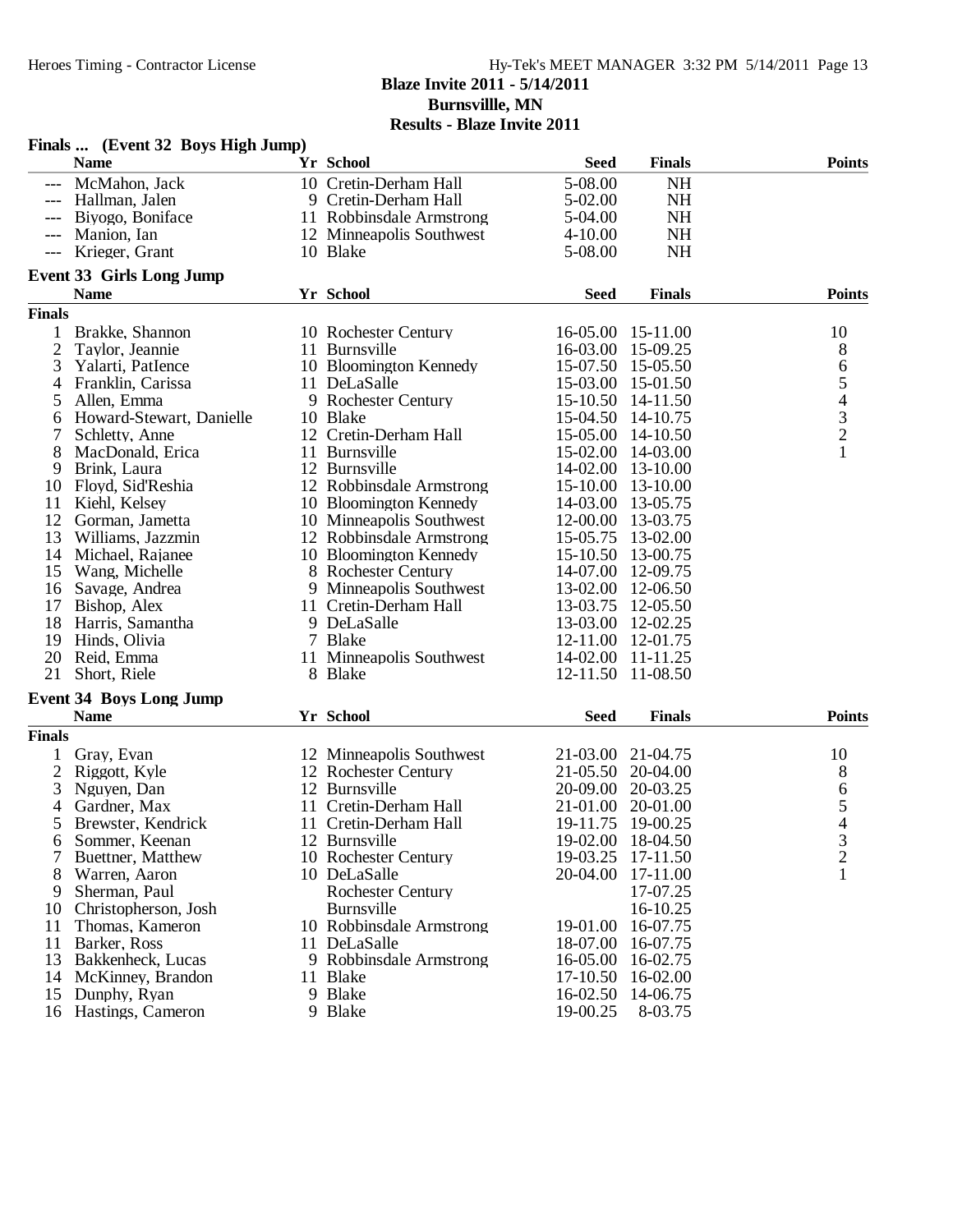## Heroes Timing - Contractor License Hy-Tek's MEET MANAGER 3:32 PM 5/14/2011 Page 14 **Blaze Invite 2011 - 5/14/2011 Burnsvillle, MN Results - Blaze Invite 2011**

|                     | г шав  (Етсперт доуз доне эчир)<br><b>Name</b> | Yr School                                     | <b>Seed</b>                   | <b>Finals</b>        | <b>Points</b>                                   |
|---------------------|------------------------------------------------|-----------------------------------------------|-------------------------------|----------------------|-------------------------------------------------|
|                     | Odera, Antony                                  | 11 Burnsville                                 | 20-01.00                      | N <sub>D</sub>       |                                                 |
|                     | Anderson, Denzel                               | 11 Robbinsdale Armstrong                      | 18-11.00                      | <b>ND</b>            |                                                 |
| $---$               | Opara, Oscar                                   | 10 DeLaSalle                                  | 19-05.00                      | <b>ND</b>            |                                                 |
|                     | <b>Event 35 Girls Triple Jump</b>              |                                               |                               |                      |                                                 |
|                     | <b>Name</b>                                    | Yr School                                     | <b>Seed</b>                   | <b>Finals</b>        | <b>Points</b>                                   |
| <b>Finals</b>       |                                                |                                               |                               |                      |                                                 |
| 1                   | Reisner, Hannah                                | 11 Robbinsdale Armstrong                      | 32-08.00                      | 32-11.00             | 10                                              |
| $\overline{2}$      | Schletty, Anne                                 | 12 Cretin-Derham Hall                         | 33-10.00                      | 32-08.50             | 8                                               |
| 3                   | Yalarti, PatIence                              | 10 Bloomington Kennedy                        | 33-11.00                      | 32-06.75             | 6                                               |
| 4                   | Loree, Ophelia                                 | 10 Rochester Century                          | $31 - 10.00$                  | 32-01.00             | $\begin{array}{c} 5 \\ 4 \\ 3 \\ 2 \end{array}$ |
| 5                   | Schmidt, Katherine                             | 9 Robbinsdale Armstrong                       | 31-06.00                      | 31-11.50             |                                                 |
| 6                   | Guibert, Jennifer                              | 10 Rochester Century                          | 34-03.00                      | 31-10.75             |                                                 |
| 7                   | Van Slooten, Hudson                            | 11 Blake                                      | 32-03.25                      | 31-07.75             | $\mathbf{1}$                                    |
| 8                   | Saulsberry, Carolyn                            | 11 Minneapolis Southwest                      | 31-06.00                      | 31-05.75             |                                                 |
| 9                   | Turner, Averi                                  | 9 Minneapolis Southwest                       | 29-10.00                      | 30-09.00             |                                                 |
| 10                  | Howes, Julia                                   | 10 Burnsville<br>9 Robbinsdale Armstrong      | 31-09.00                      | 29-09.75<br>29-05.50 |                                                 |
| 11<br>12            | Nachbor, Anna                                  | 12 Burnsville                                 | 32-02.00                      | 29-05.00             |                                                 |
| 13                  | Brink, Laura<br>Wojda, Clare                   | 11 DeLaSalle                                  | 31-05.00 28-06.75             |                      |                                                 |
| 14                  | Youngberg, Julia                               | 7 Rochester Century                           | 29-05.00                      | 26-11.50             |                                                 |
|                     |                                                |                                               |                               |                      |                                                 |
|                     | <b>Event 36 Boys Triple Jump</b>               |                                               |                               |                      |                                                 |
| <b>Finals</b>       | <b>Name</b>                                    | Yr School                                     | <b>Seed</b>                   | <b>Finals</b>        | <b>Points</b>                                   |
|                     |                                                |                                               |                               |                      |                                                 |
| 1                   | Gray, Evan                                     | 12 Minneapolis Southwest                      | 44-07.00                      | 45-06.00             | 10                                              |
| $\overline{c}$<br>3 | Thurman, London                                | 12 Rochester Century<br>11 Cretin-Derham Hall | 44-07.00                      | 44-01.25             | 8                                               |
|                     | Gardner, Max<br>Frandsen, Alex                 | 11 Rochester Century                          | 40-07.00 39-02.50<br>39-09.75 |                      | 6                                               |
| 4<br>5              | Mogren, Cory                                   | 12 Burnsville                                 | 39-02.00                      | 39-02.50<br>37-05.75 |                                                 |
| 6                   | Ajaluwa, Andrew                                | 9 DeLaSalle                                   | 36-08.00                      | 37-00.25             |                                                 |
| 7                   | Zheng, Wenshi                                  | 11 Robbinsdale Armstrong                      | 34-03.00 36-06.00             |                      | $\begin{array}{c} 5 \\ 4 \\ 3 \\ 2 \end{array}$ |
| 8                   | Anderson, Shawn                                | 11 Minneapolis Southwest                      | 37-06.00                      | 35-03.50             | $\mathbf{1}$                                    |
| 9                   | Bakken Heck, Soren                             | 11 Robbinsdale Armstrong                      | 35-04.00                      | 35-03.00             |                                                 |
| 10                  | Bakkenheck, Lucas                              | 9 Robbinsdale Armstrong                       | 35-07.00                      | 35-02.50             |                                                 |
| 11                  | Jayasuriya, Ashan                              | 10 Blake                                      | 35-03.50                      | 34-11.00             |                                                 |
| 12                  | Weiser, Daniel                                 | 10 Blake                                      | 34-00.50 33-10.00             |                      |                                                 |
| 13                  | Pathagamage, Nuwan                             | 10 Blake                                      | 33-02.50 33-04.50             |                      |                                                 |
| 13                  | Hallman, Jalen                                 | 9 Cretin-Derham Hall                          | 38-09.00 33-04.50             |                      |                                                 |
| 15                  | Daniels, Marc                                  | 9 Minneapolis Southwest                       | 33-04.00 31-10.75             |                      |                                                 |
|                     | Lindsey, Laramie                               | 10 Rochester Century                          | 39-01.00                      | ND                   |                                                 |
|                     | Jones, Zack                                    | 9 Burnsville                                  | 39-03.00                      | <b>ND</b>            |                                                 |
|                     | Odera, Antony                                  | 11 Burnsville                                 | 43-11.00                      | N <sub>D</sub>       |                                                 |
|                     |                                                | Women - Team Rankings - 17 Events Scored      |                               |                      |                                                 |
|                     | 1) Rochester Century                           | 187.5                                         | 2) Burnsville                 |                      | 142                                             |
|                     | 3) Robbinsdale Armstrong                       | 83.5                                          | 4) Bloomington Kennedy        |                      | 67                                              |
|                     | 5) Blake                                       | 57                                            | 6) Minneapolis Southwest      |                      | 51                                              |
|                     | 7) Cretin-Derham Hall                          | 46                                            | 8) DeLaSalle                  |                      | 14                                              |
|                     |                                                |                                               |                               |                      |                                                 |

# **Finals ... (Event 34 Boys Long Jump)**

7) Cretin-Derham Hall 46